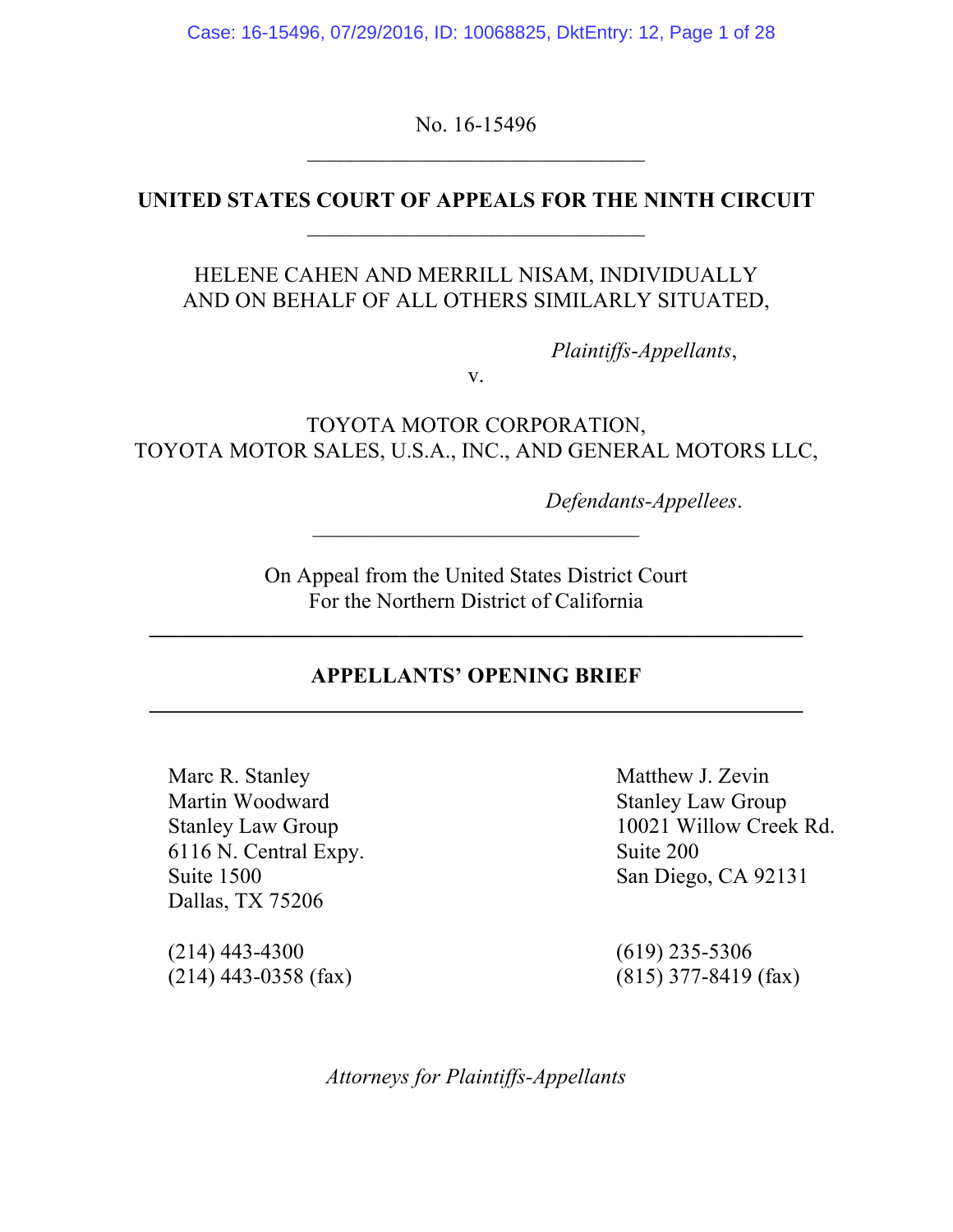# **Table of Contents**

| 1. The Drivers' complaint specifically alleges<br>the Automakers harmed them by causing them                                                                                                           |
|--------------------------------------------------------------------------------------------------------------------------------------------------------------------------------------------------------|
| A. Using old technology, the Automakers knowingly<br>built and sold unsafe vehicles to Drivers without disclosing                                                                                      |
| B. The Automakers collect and transmit vehicle data, in violation of                                                                                                                                   |
| C. The Drivers alleged economic harm and invasion of privacy 9                                                                                                                                         |
| 2. The district court largely ignored the Drivers' allegations and<br>dismissed their complaint for lack of Article III standing 10                                                                    |
|                                                                                                                                                                                                        |
|                                                                                                                                                                                                        |
|                                                                                                                                                                                                        |
| 1. The district court insupportably ignored the Drivers' allegations<br>that the Automakers caused them to lose money, erroneously<br>mischaracterizing them as pure speculation about future harm  14 |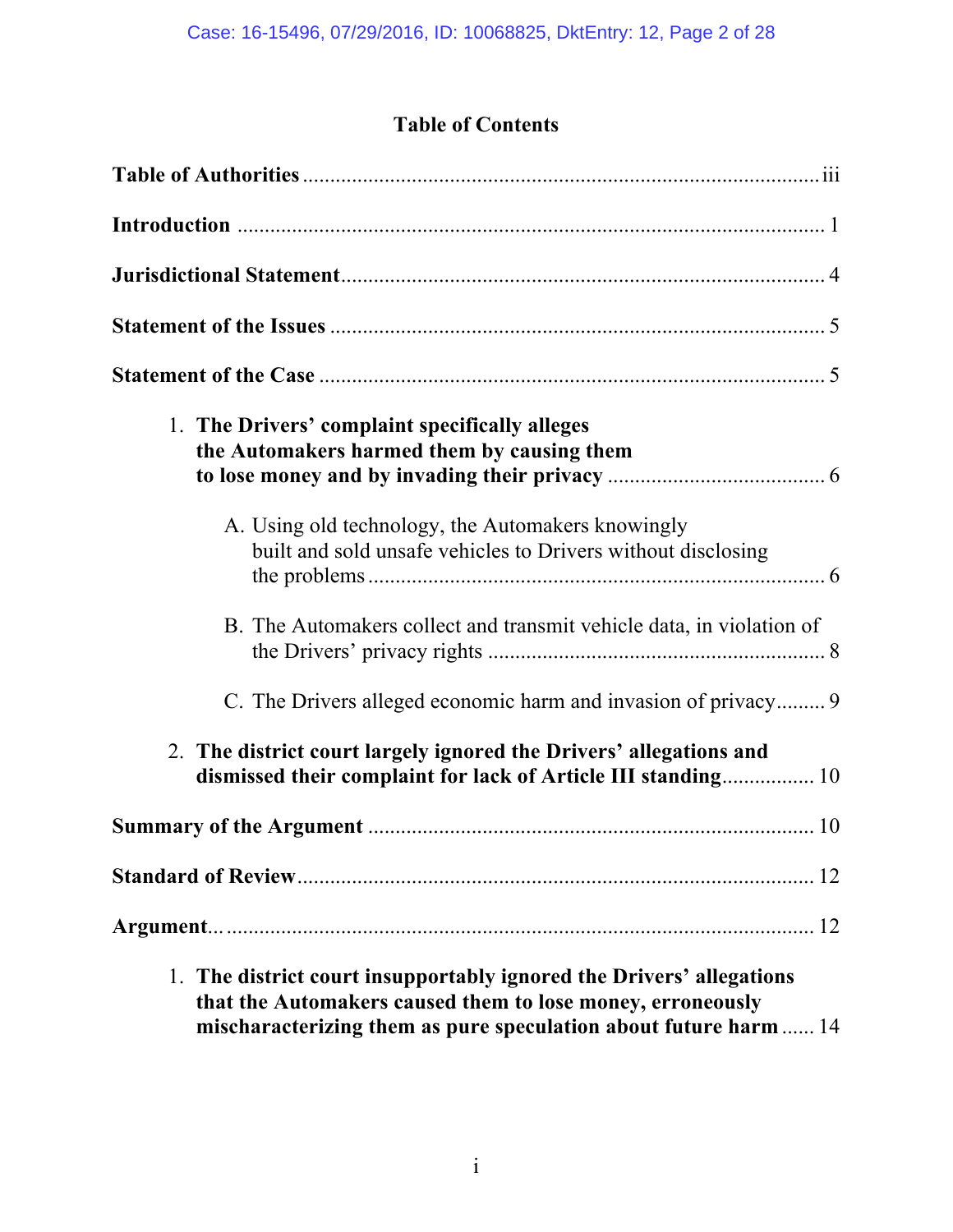| 2. The district court incorrectly determined that the Drivers lacked<br>standing to bring invasion of privacy claims by impermissibly |  |
|---------------------------------------------------------------------------------------------------------------------------------------|--|
|                                                                                                                                       |  |
|                                                                                                                                       |  |
|                                                                                                                                       |  |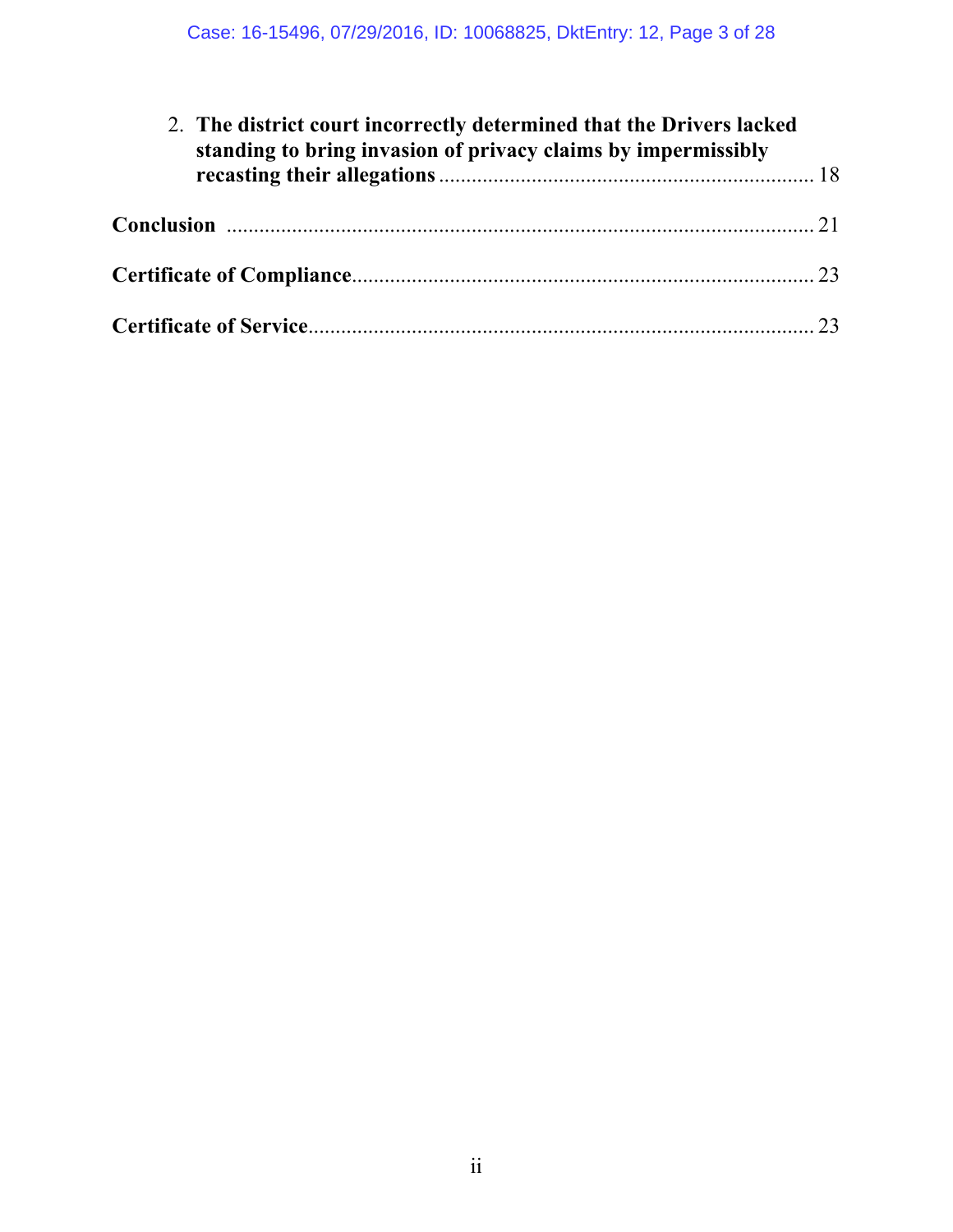## **Table of Authorities**

# **Cases**

| Cahen v. Toyota Motor Corp.,                               |
|------------------------------------------------------------|
| Equity Lifestyle Props., Inc. v. Cnty. of San Luis Obispo, |
| Hill v. Nat'l Collegiate Athletic Assn.,                   |
| Hinojos v. Kohl's Corp.,                                   |
| Lujan v. Defenders of Wildlife,                            |
| Maya v. Centex Corp.,                                      |
| Mazza v. Am. Honda Motor Co., Inc.,                        |
| Nat'l Council of La Raza v. Cegavske,                      |
| Spokeo, Inc. v. Robins,                                    |
| Warth v. Seldin,                                           |
| <b>Statutes</b>                                            |

|--|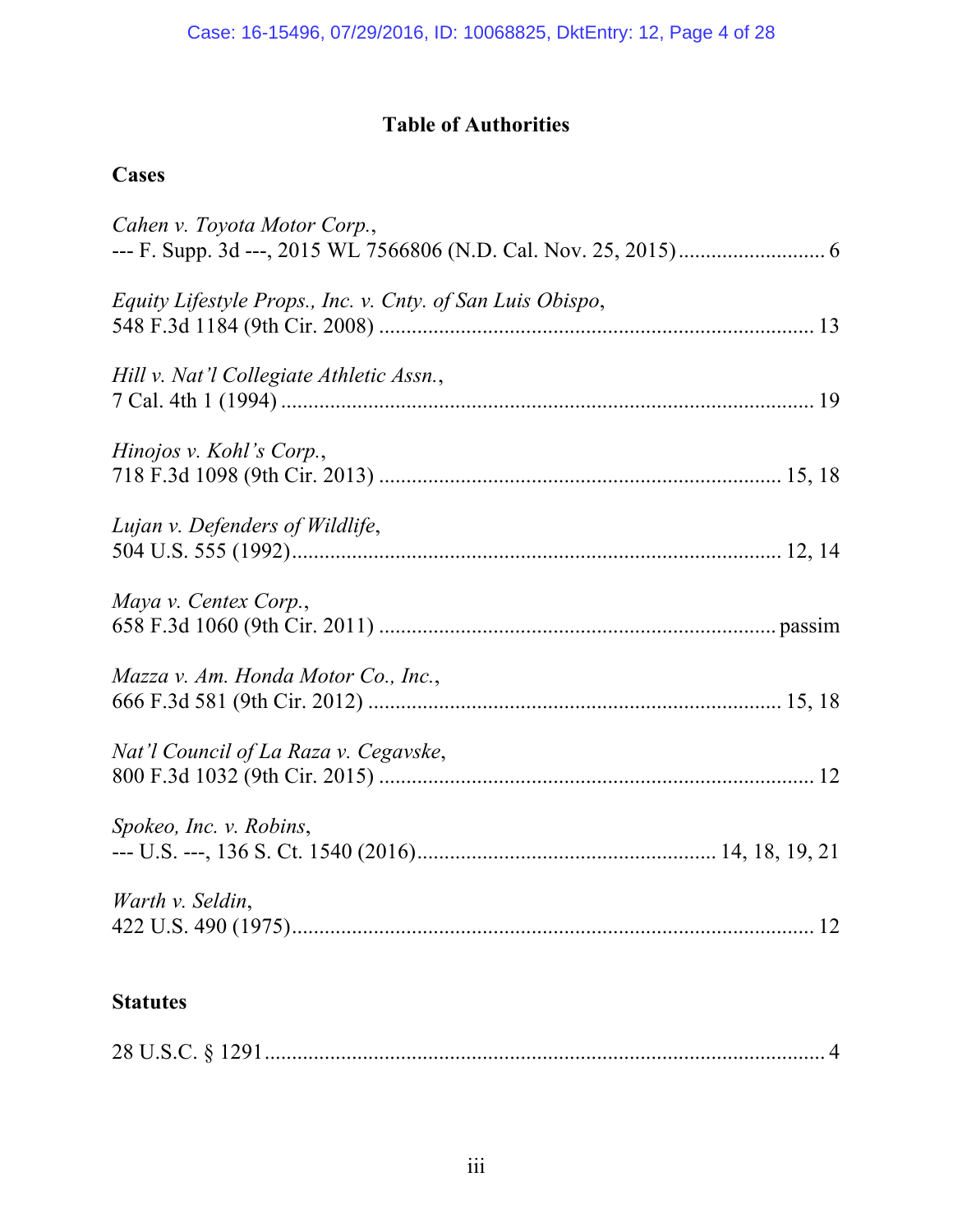### Case: 16-15496, 07/29/2016, ID: 10068825, DktEntry: 12, Page 5 of 28

# **Statutes (cont.)**

# **Rules**

## **Constitutions and Other Authorities**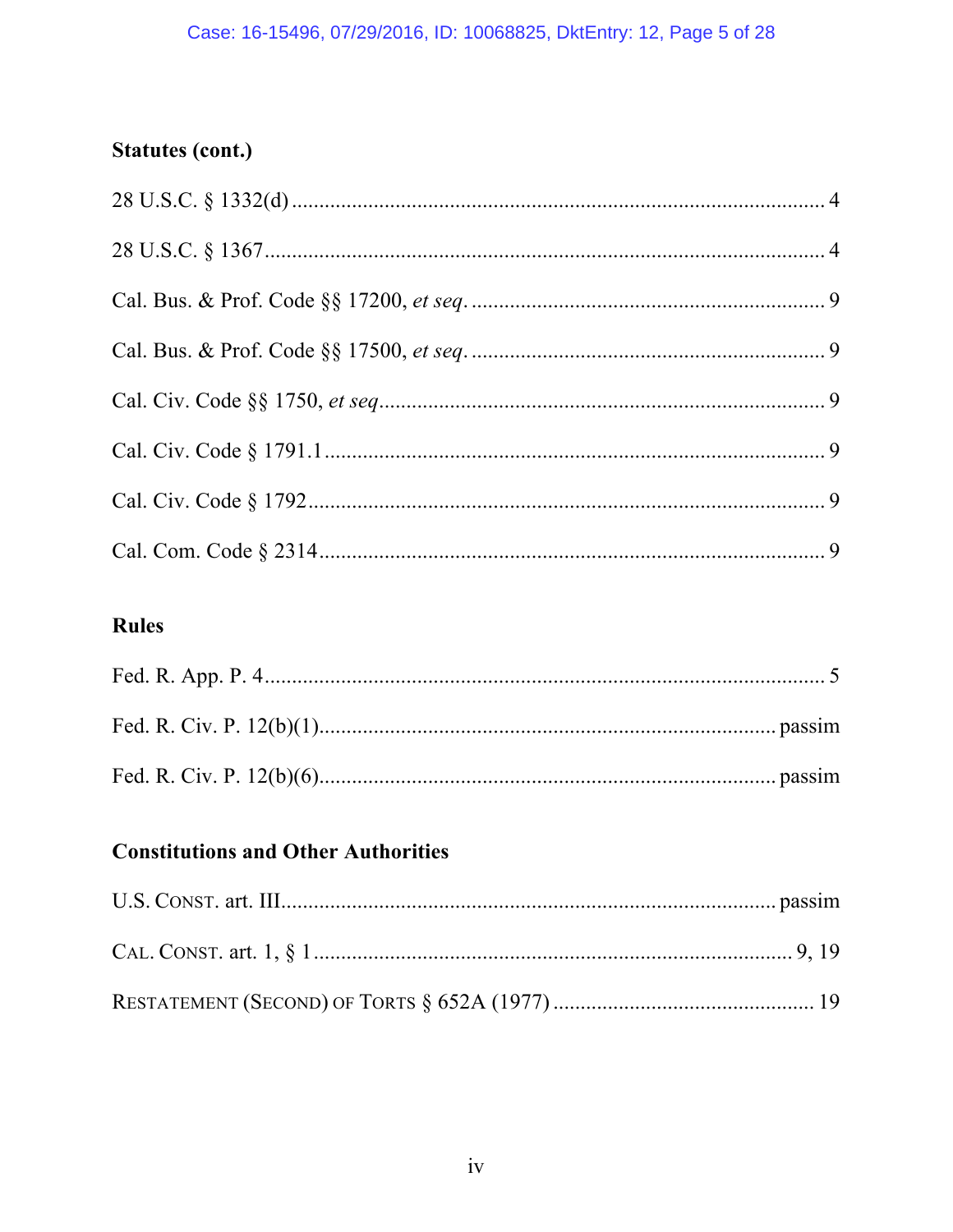#### **Introduction**

This appeal turns on the standards for establishing standing to sue. The district court assumed the power to recast the facts alleged in the complaint and hold, to the contrary of the stated claims, that plaintiffs had suffered no injury and therefore lacked standing. It is well established that for purposes of a motion to dismiss under Rule 12(b)(6), a court must accept all well pleaded facts as true and must construe factual allegations in favor of the non-moving party. The simple issue in this appeal is whether the district court erred in applying a standard substantially less protective of the right to sue for a motion to dismiss under Rule  $12(b)(1)$ .

Specifically, the question is whether a district court can find, contrary to the allegations of the complaint, that plaintiffs who allege a defendant's unfair trade practices caused them to lose money nonetheless have suffered no injury and accordingly do not have Article III standing to sue under California's consumer protection statutes and the common law. According to the complaint, a class of consumers was harmed by spending money for cars with outmoded technology that made them vulnerable to malfunction and invasions of privacy. Each of these claimed harms—sale of a car that does not perform as warranted and failure to protect privacy—is recognized as a compensable harm under California law. This Court has repeatedly held, to the contrary of the district court's grounds for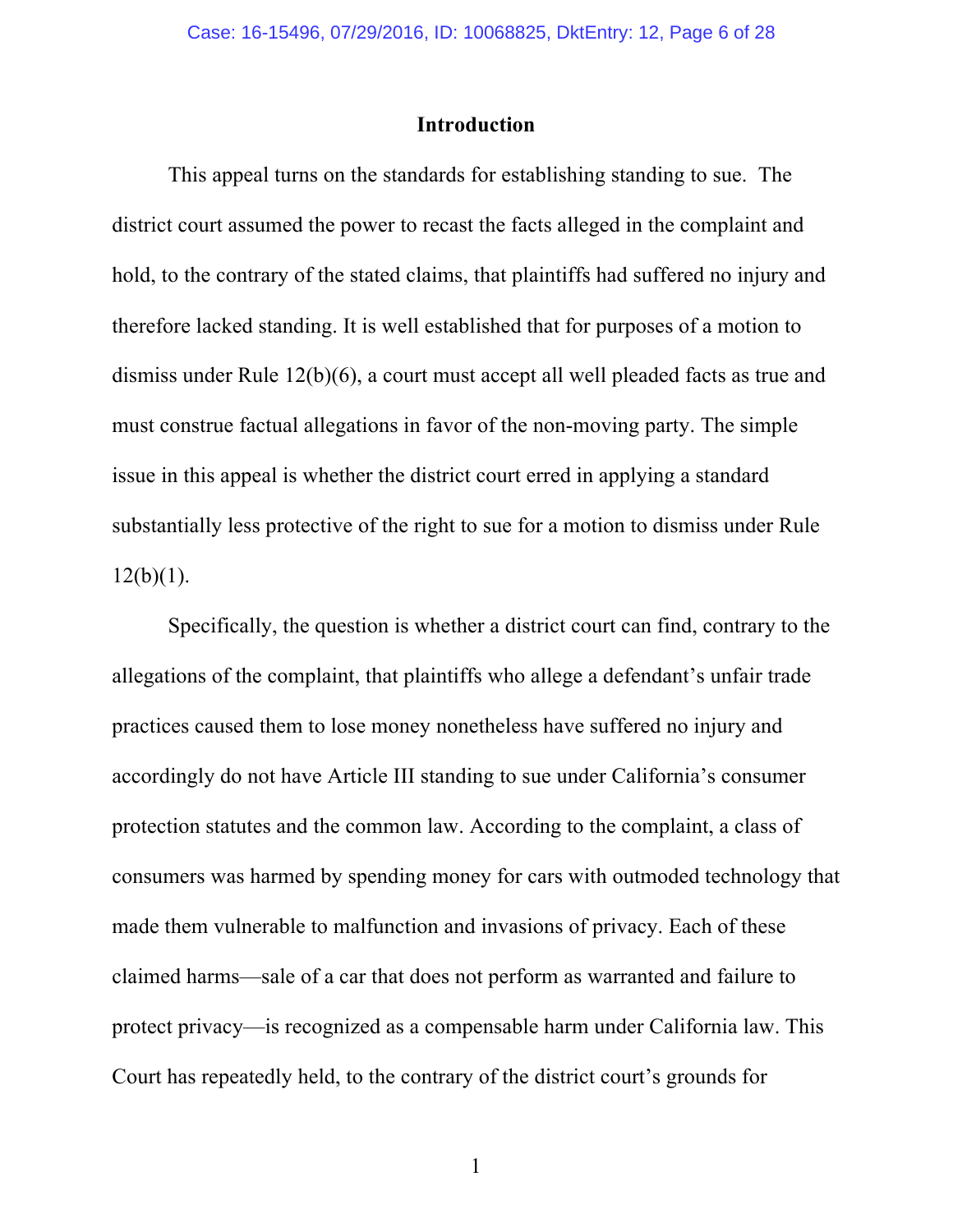#### Case: 16-15496, 07/29/2016, ID: 10068825, DktEntry: 12, Page 7 of 28

dismissal, that a court has less authority to probe the merits of the dispute under Rule 12(b)(1) than under Rule 12(b)(6) and that, accordingly, allegations of harm must be strictly accepted as true, provided the claim is recognized at law.

In fact, Appellants submit that this case is squarely controlled by *Maya v. Centex Corp.*, 658 F.3d 1060 (9th Cir. 2011), in which this Court held that an allegation of having paid an inflated price at purchase was sufficient to establish threshold standing to assert a claim, even if the inflated price was the result of undisclosed future risks that had not yet materialized. According to the complaint in this case, as in *Maya,* disclosure of the risk would have made the property (in *Maya* homes; here cars) less desirable resulting in lower prices or non-sales. That the future risk had not yet occurred is irrelevant to the alleged effect of the failure to disclose the risk at the time of sale.

In this case, however, the district court ignored the plaintiffs' concrete allegations that the defendants' specific acts and omissions invaded their privacy and caused them to lose money. Instead, the district court treated the plaintiffs' complaint as pure speculation about future harm, and—based on this mischaracterization—held plaintiffs lacked Article III standing to bring any claims.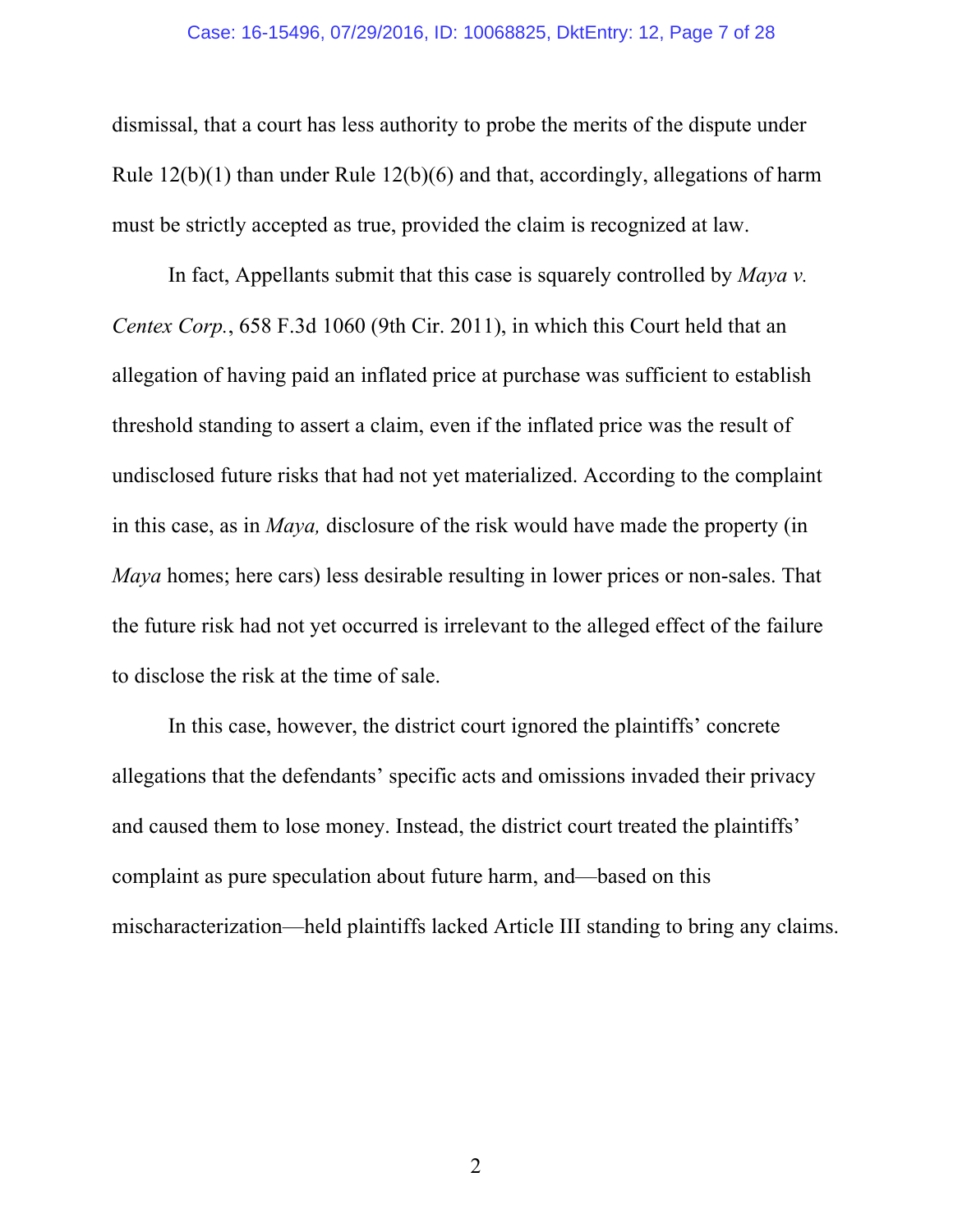The basic facts are as follows: Helene Cahen and Merrill Nisam (the "Drivers") bought cars from Toyota and GM (the "Automakers").<sup>1</sup> When the Drivers bought their cars, the Automakers knew but did not tell the Drivers that the cars contained outmoded technology that made them susceptible to hacking and therefore unsafe. The Automakers also used other technology in the cars to track the Drivers' location data, which they sold to third parties. After news of these issues broke on the heels of a Congressional report, the Drivers sued the Automakers in this proposed class action, bringing claims for violations of California's UCL, CLRA, and FAL, as well as for breach of the implied warranty of merchantability, fraud by concealment, and invasion of privacy under Article I of the California Constitution.

The district court analyzed standing almost entirely in terms of its subjective view of the risk of future harm to the Drivers—either bodily harm, or harm resulting from third-party misuse of vehicle location data. It paid scant attention to the Drivers' specific allegations of harm they already suffered: monetary loss at the time of purchase, and an invasion of privacy every time the Automakers collected their vehicle location data.

<sup>&</sup>lt;sup>1</sup> Other drivers originally named Ford Motor Company as a defendant in addition to the Automakers, but the district court dismissed Ford Motor Company for lack of personal jurisdiction. Excerpts of Record ("ER") 9-15. The Drivers do not appeal the district court's dismissal of Ford Motor Company.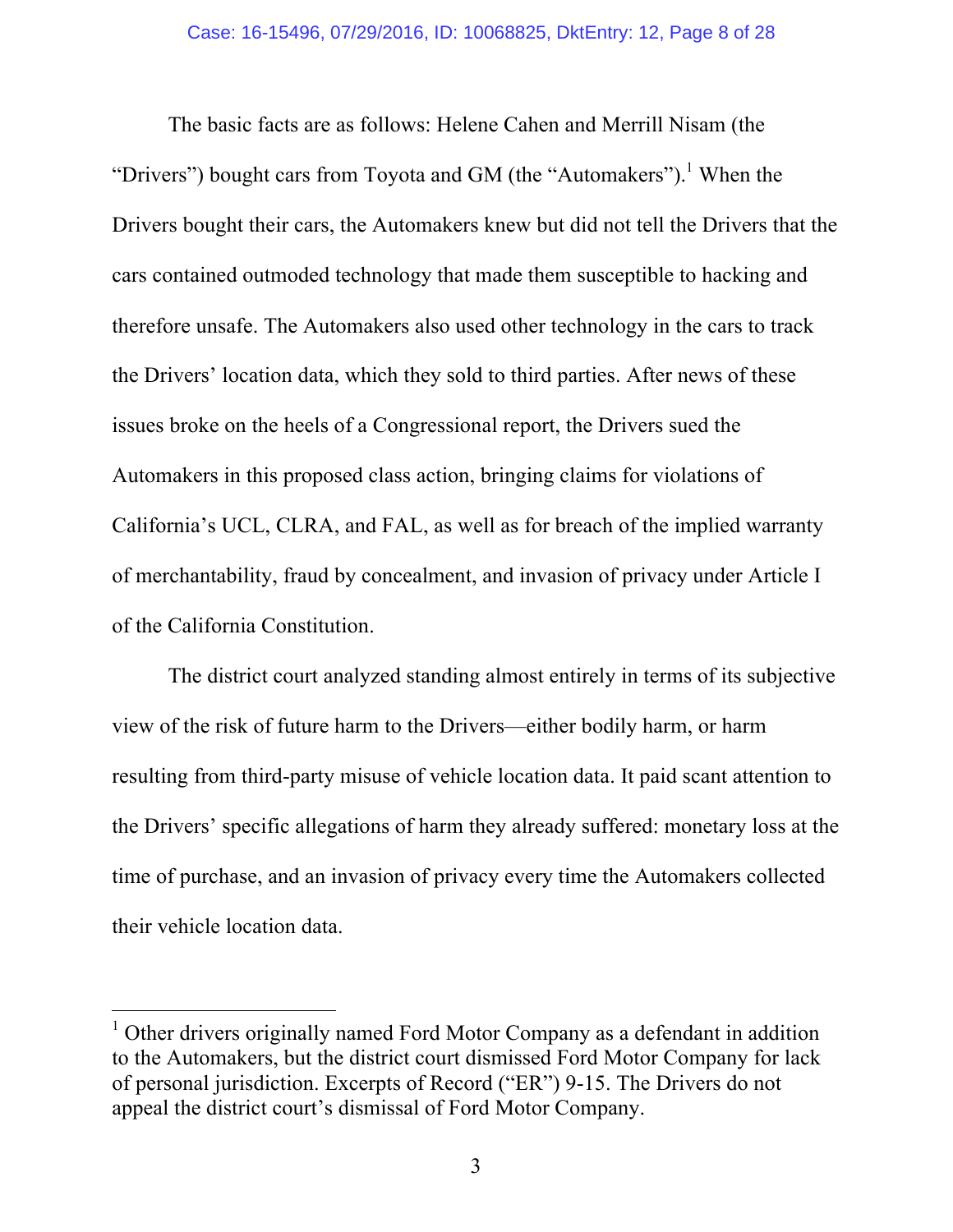As set forth in *Maya*, the law in the Ninth Circuit is clear that the Drivers' allegations of lost money are sufficient for purposes of establishing Article III standing, and their contentions that the Automakers invaded their privacy are specifically recognized as grounds for suit under California's Constitution. Ninth Circuit law is equally unambiguous that the district court should have accepted the Drivers' allegations as true and construed the complaint in their favor instead of speculating about the risk of future harm for which the Drivers were not seeking relief. Had the district court followed this Court's well-established precedents, it should have found the Drivers had Article III standing to pursue all of their claims. This Court should accordingly reverse the district court's dismissal of the Drivers' complaint, and it should remand all of the Drivers' claims for trial.

#### **Jurisdictional Statement**

The district court had jurisdiction pursuant to 28 U.S.C. § 1332(d) because the case is a proposed class action consisting of more than 100 members, an amount in controversy in excess of \$5,000,000 exclusive of interest and costs, and minimal diversity exists. The district court also had supplemental jurisdiction over the state law claims pursuant to 28 U.S.C. § 1367.

This Court has jurisdiction over this appeal pursuant to 28 U.S.C. § 1291. Final judgment was entered in the court below on February 22, 2016. Excerpts of Record ("ER") 3. Helene Cahen and Merrill Nisam, Plaintiffs-Appellants (the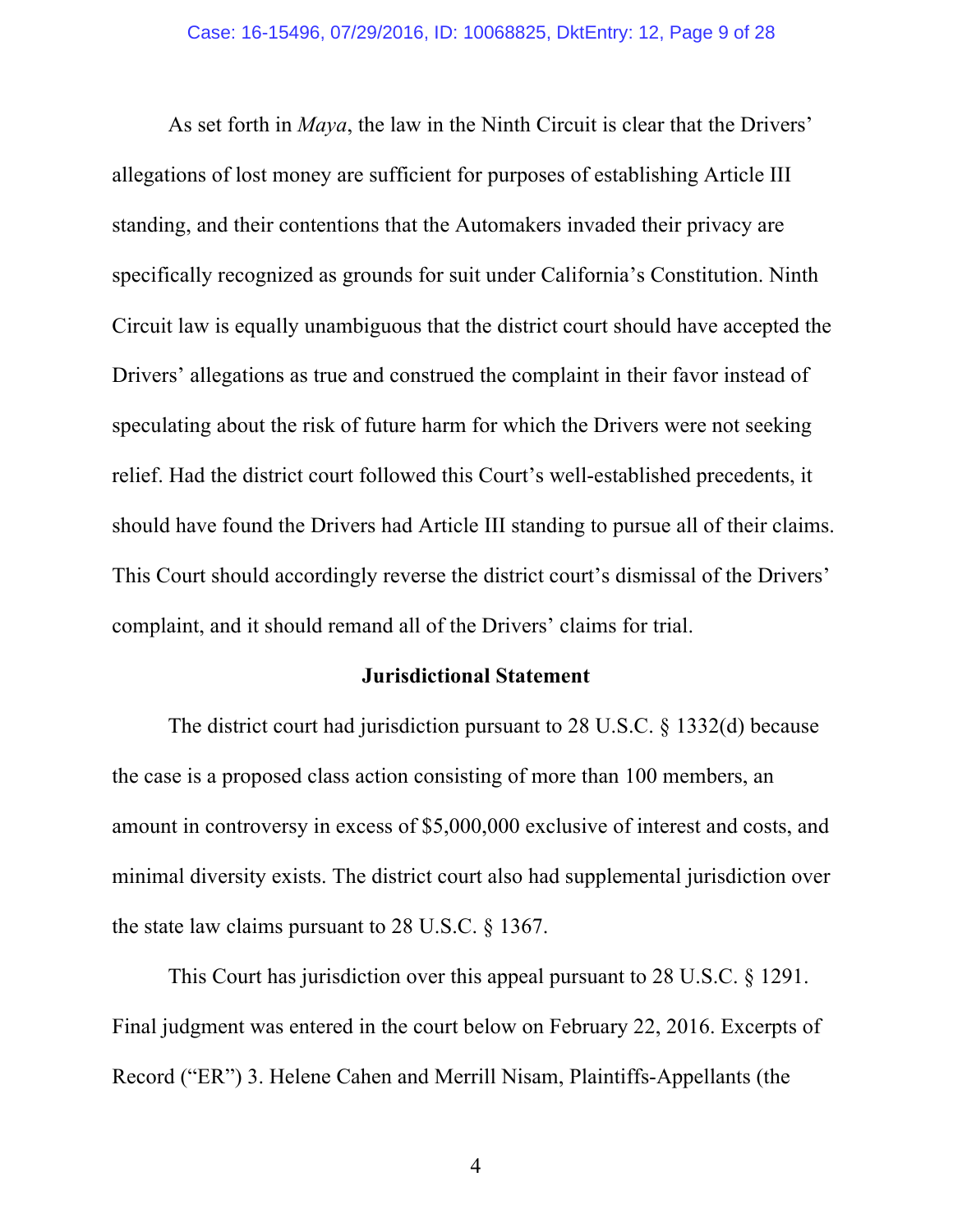"Drivers") filed a timely notice of appeal under Fed. R. App. P.  $4(a)(1)(A)$  on March 22, 2016. ER 1. The appeal is from a final judgment that disposes of all the Drivers' claims in this action against Defendants-Appellees Toyota Motor Corporation, Toyota Motor Sales, U.S.A., Inc., and General Motors LLC (the "Automakers").

#### **Statement of the Issues**

The Drivers alleged they lost money by paying more for the Automakers' cars than they otherwise would have paid, or buying them when they otherwise would not have done so, if the Automakers had disclosed the material safety defects to them. The Drivers also alleged the Automakers wrongfully collected their vehicle location data and shared it with third parties. Accepting these allegations as true and construing them in the Drivers' favor, do the Drivers have standing under Article III to bring claims for economic damages under California's consumer protection statutes and the common law, and for invasion of privacy under California's Constitution?

#### **Statement of the Case**

This is a proposed class action. In February of 2015, United States Senator Edward J. Markey (D-Massachusetts) released a report detailing the data collection practices of the Automakers and other vehicle manufacturers, and describing the material safety defects in the vehicles they sold. ER 66-79. With this knowledge,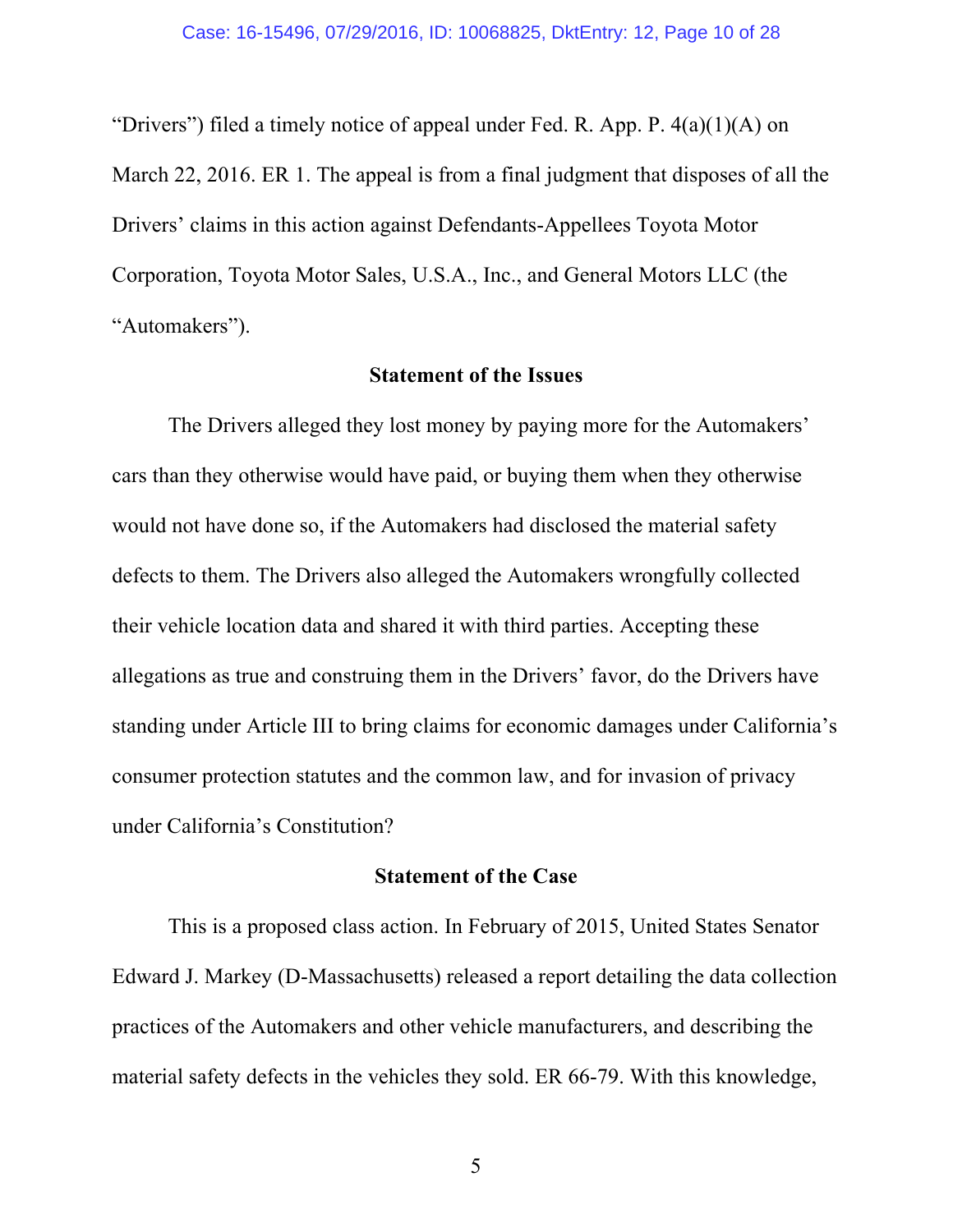the Drivers sued the Automakers on March 10, 2015. ER 83. The Drivers filed an amended complaint on July 1, 2015, ER 28-79, to which the Automakers responded with motions to dismiss. ER 86-87. The district court (Hon. William H. Orrick, Northern District of California) granted the Automakers' motions on exclusively on grounds that the Drivers lacked Article III standing. ER 4, 9, 15-27; *see also Cahen v. Toyota Motor Corp.*, --- F. Supp. 3d ---, 2015 WL 7566806 (N.D. Cal. Nov. 25, 2015). This appeal follows.

### **1. The Drivers' complaint specifically alleges the Automakers harmed them by causing them to lose money and by invading their privacy**

The following summary of the key factual allegations of the Drivers' complaint shows that the Drivers described, in detail, the Automakers' knowing manufacture and sale of flawed and dangerous cars without any disclosure of these problems, as well as the Automakers' collection and unauthorized sharing of the Drivers' private data. As a result of these specific acts and omissions of the Automakers, the Drivers alleged that they were harmed economically, and that their privacy was invaded.

A. Using old technology, the Automakers knowingly built and sold unsafe vehicles to Drivers without disclosing the problems

The Automakers equipped the Drivers' cars with ancient, outmoded computer technology that exposes the cars to being "hacked"—infiltrated and taken over by third parties—making the cars unreasonably dangerous. ER 29 (¶¶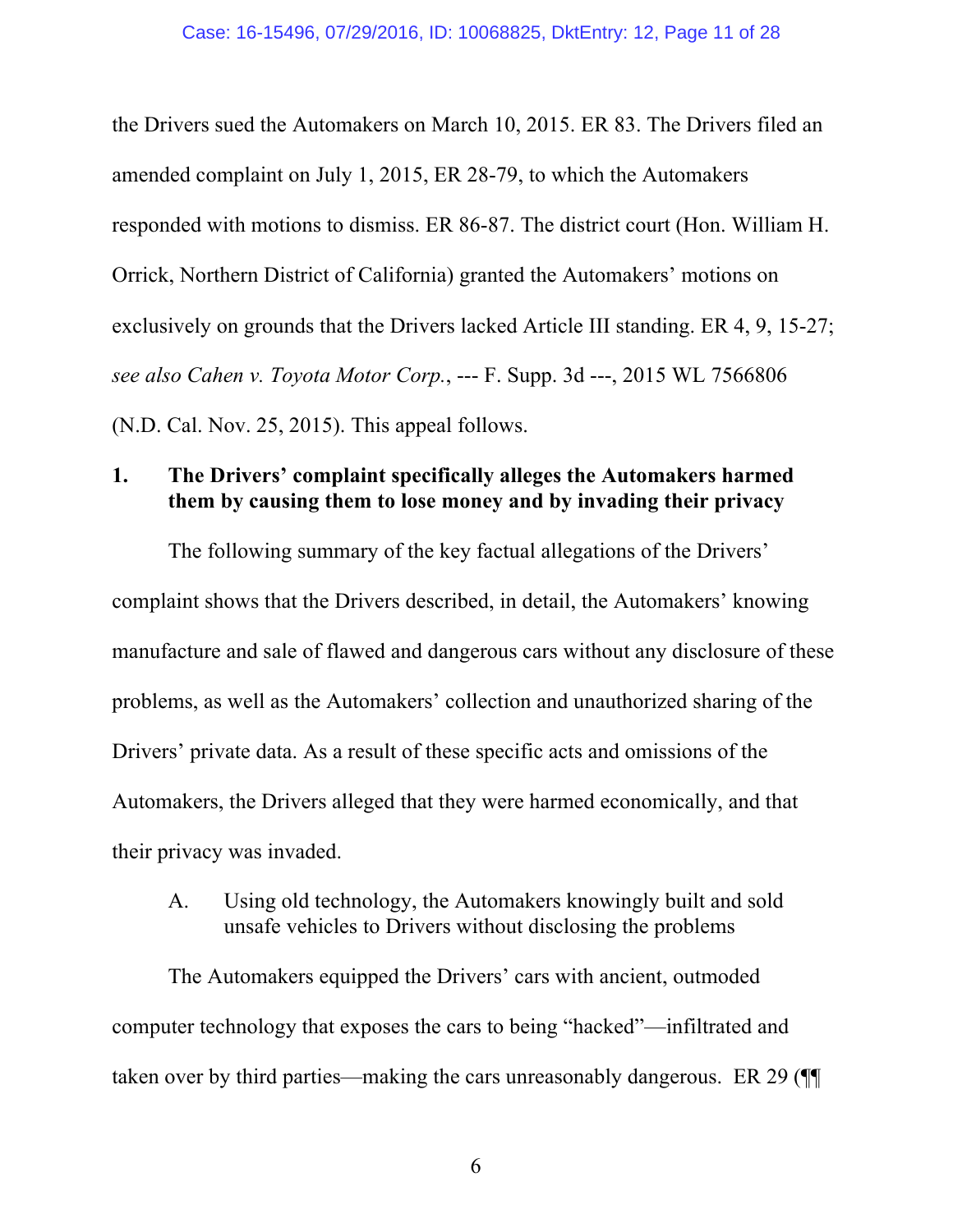1-2). Such "hacking" can result in loss of driver authority over the basic functions of the vehicle—the throttle, braking and steering—as well as loss of personal and private data. ER 29 (¶¶ 1-2).

The Drivers' vehicles contain dozens of electronic control units (ECUs) that are connected through an insecure controller area network (typically a "CAN" or "CAN bus"). ER 29, 34-35 (¶¶ 3, 28-30). The ECUs communicate by sending each other "CAN packets," which are digital messages containing data and/or requests. ER 29, 34-35 (¶¶ 4, 28-30).

The CAN standard was first developed in the mid-1980s and is a low-level protocol which does not intrinsically support any security features. ER 35 (¶ 32). Lacking such security, an automobile reliant upon CAN packets for safety is exposed to hacking that injects one or more false messages onto a CAN bus or manipulates packets in transit on the network. ER 29, 35 (¶¶ 4, 33). Wireless interfaces, such as Bluetooth, dramatically increase the attack surface in a vehicle by allowing anyone capable of connecting to such a wireless interface to gain access to the CAN bus to invade a user's privacy, by observing CAN packets and/or injecting or modifying them to take remote control of the operation of a vehicle. ER 35-36 (¶ 34).

The automakers heavily promote the safety of their vehicles. ER 38-40 (¶¶ 41-44, 47-48). Yet, they also know—and do not disclose to buyers—the material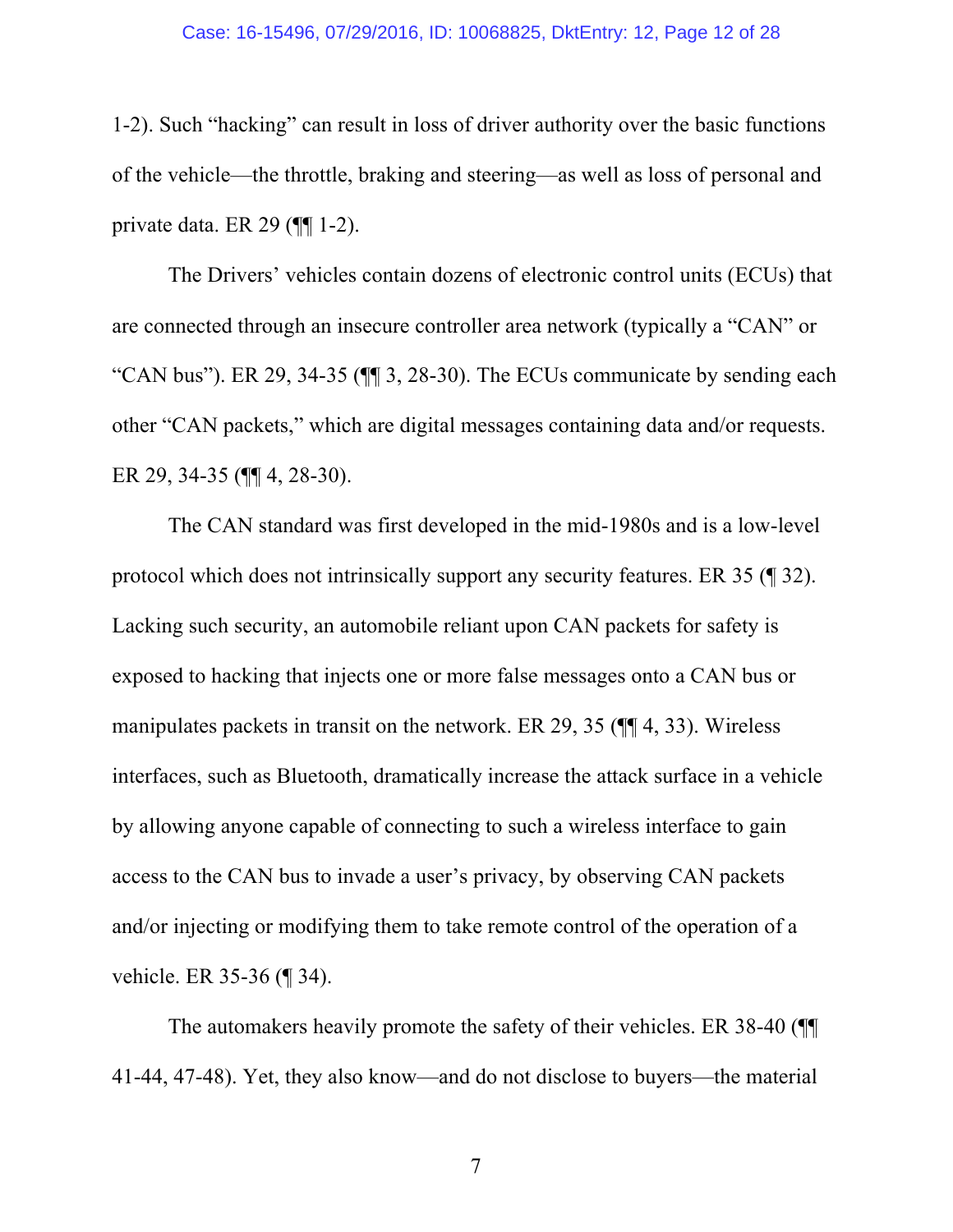fact that their CAN bus-equipped vehicles are susceptible to hacking, and their

ECUs cannot detect or stop hacked CAN packets. ER 30, 36-37 (¶¶ 5-6, 36-39).

For this reason, the Automakers' vehicles are not secure, and are therefore not

safe—owners and lessees of these vehicles are currently at risk of theft, damage,

serious physical injury, or death as a result of hacking. ER 30 (¶¶ 5-6).

One journalist described the experience of driving a vehicle whose CAN bus

was being hacked remotely (but under controlled circumstances) as follows:

As I drove to the top of the parking lot ramp, the car's engine suddenly shut off, and I started to roll backward. I expected this to happen, but it still left me wide-eyed.

I felt as though someone had just performed a magic trick on me. What ought to have triggered panic actually elicited a dumbfounded surprise in me. However, as the car slowly began to roll back down the ramp, surprise turned to alarm as the task of steering backwards without power brakes finally sank in.

This wasn't some glitch triggered by a defective ignition switch, but rather an orchestrated attack performed wirelessly, from the other side of the parking lot, by a security researcher.

ER 36 (¶ 35).

B. The Automakers collect and transmit vehicle data, in violation of the Drivers' privacy rights

Without drivers ever knowing, the Automakers also collect data from the

Drivers' vehicles, such as their geographic locations at various times. ER 30, 40,

54 (¶¶ 7, 49, 135). Even though the Drivers have a reasonable expectation of

privacy in this data, the Automakers share it with or sell it to third parties. ER 30,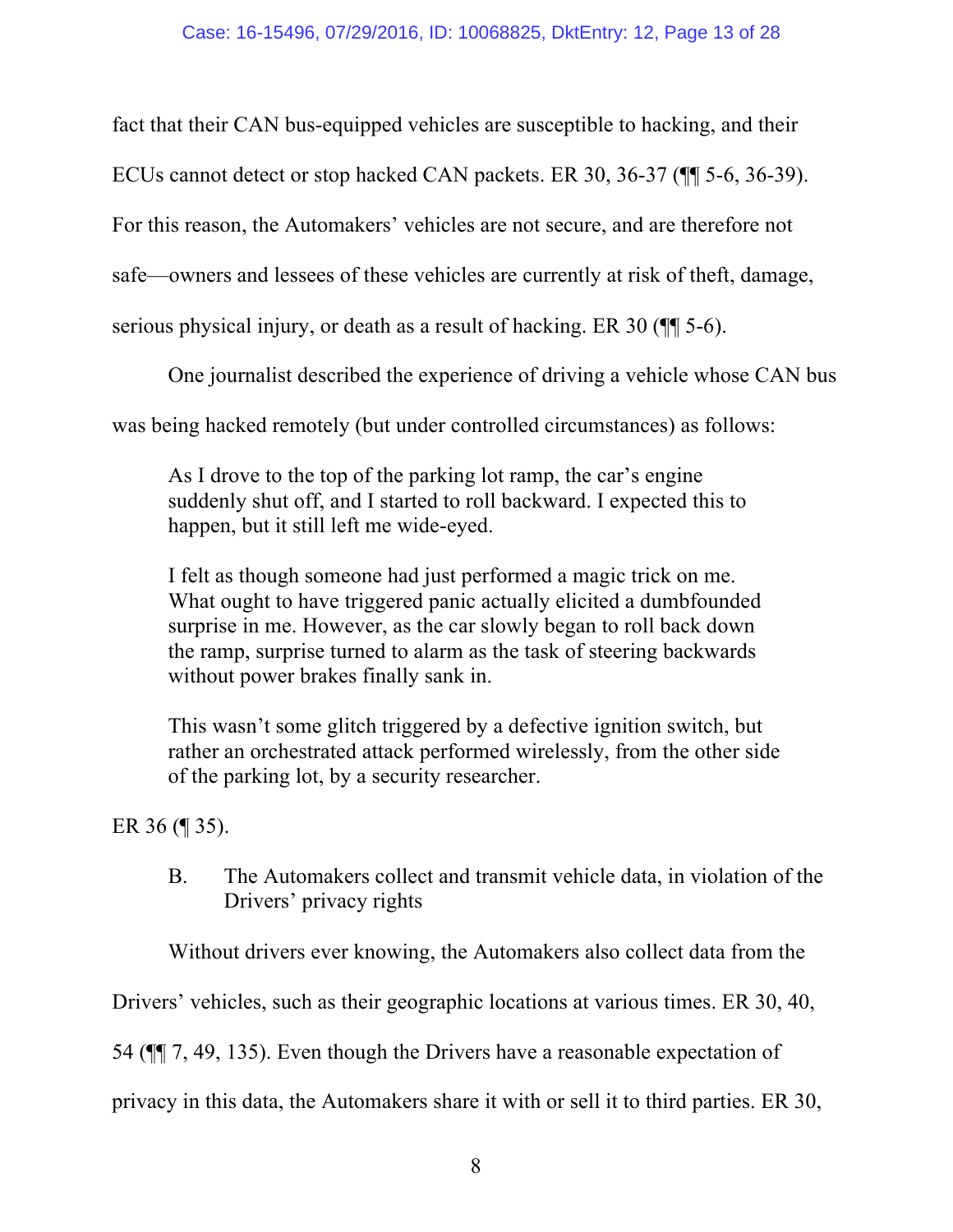40 (¶¶ 7, 50). This violates the privacy rights of the Drivers. ER 30, 54 (¶¶ 7, 134- 38).

C. The Drivers alleged economic harm and invasion of privacy

To redress the economic harm the Automakers caused them by selling them the defective cars without disclosing the defects, the Drivers brought claims for violations of California's Unfair Competition Law, Cal. Bus. & Prof. Code §§ 17200, *et seq*. (UCL), Consumer Legal Remedies Act, Cal. Civ. Code §§ 1750, *et seq*. (CLRA), False Advertising Law, Cal. Bus. & Prof. Code §§ 17500, *et seq*. (FAL), breach of the implied warranty of merchantability, Cal. Com. Code § 2314, fraud by concealment, and violation of Califormia's Song-Beverly Consumer Warranty Act, Cal. Civ. Code §§ 1791.1 & 1792. ER 44-53. The Drivers specifically alleged that if they had known about the defects the Automakers failed to disclose, they wouldn't have bought their cars for as much as they did, or they wouldn't have bought them at all. ER 44, 46-47, 51-53 (¶¶ 66, 78, 80-81, 88-89, 112-14, 124-25, 128). The Drivers asked for equitable and monetary relief, including damages. ER 44-46, 48-49, 51, 53 (¶¶ 67-68, 83, 90-91, 100, 115-16, 129-31).

In connection with the Automakers' unauthorized data collection, the Drivers brought a claim for invasion of privacy under Article I, Section 1 of the California Constitution. ER 53-54 (¶¶ 132-38). In support, the Drivers alleged: (1)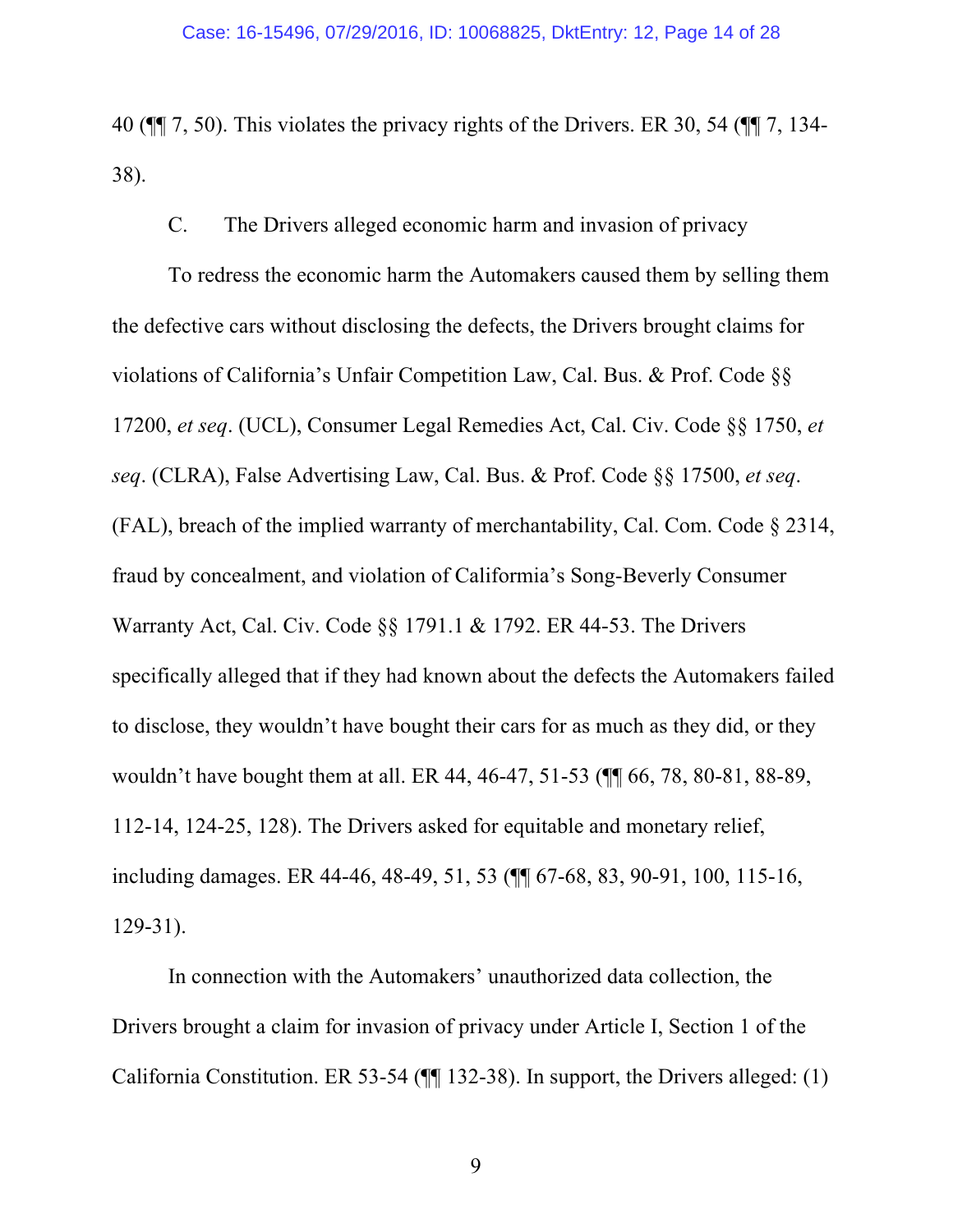they have a legally protected privacy interest in their personal data (including location information) that the Automakers collect and transmit to third parties; (2) the Automakers knew or should have known they had a reasonable expectation of privacy in this data; (3) the Automakers collected the data and transmitted it to third parties regardless and without the Drivers' consent; and (4) that this violated the Drivers' constitutionally-protected right to privacy and (5) caused them damage. ER 54 (¶¶ 135-38). The Drivers asked for damages as a result of the Automakers' wrongful conduct in collecting and transmitting data from their car to third parties. ER 54 (¶¶ 137-38).

### **2. The district court largely ignored the Drivers' allegations and dismissed their complaint for lack of Article III standing**

Notwithstanding the foregoing allegations, the district court found that the Drivers lacked Article III standing to sue the Automakers. ER 4, 9. In a section of its dismissal order entitled "legal standard," the district court summarized the standards applicable to a motion to dismiss under Rule 12(b)(6), ER 8, but it never considered the standards governing a motion to dismiss for lack of standing under Rule 12(b)(1), and, thus, never applied them in its analysis of whether the Drivers had Article III standing. ER 4-27.

### **Summary of the Argument**

Despite the fact that there are well-established standards governing a district court's determination of a motion to dismiss for lack of Article III standing under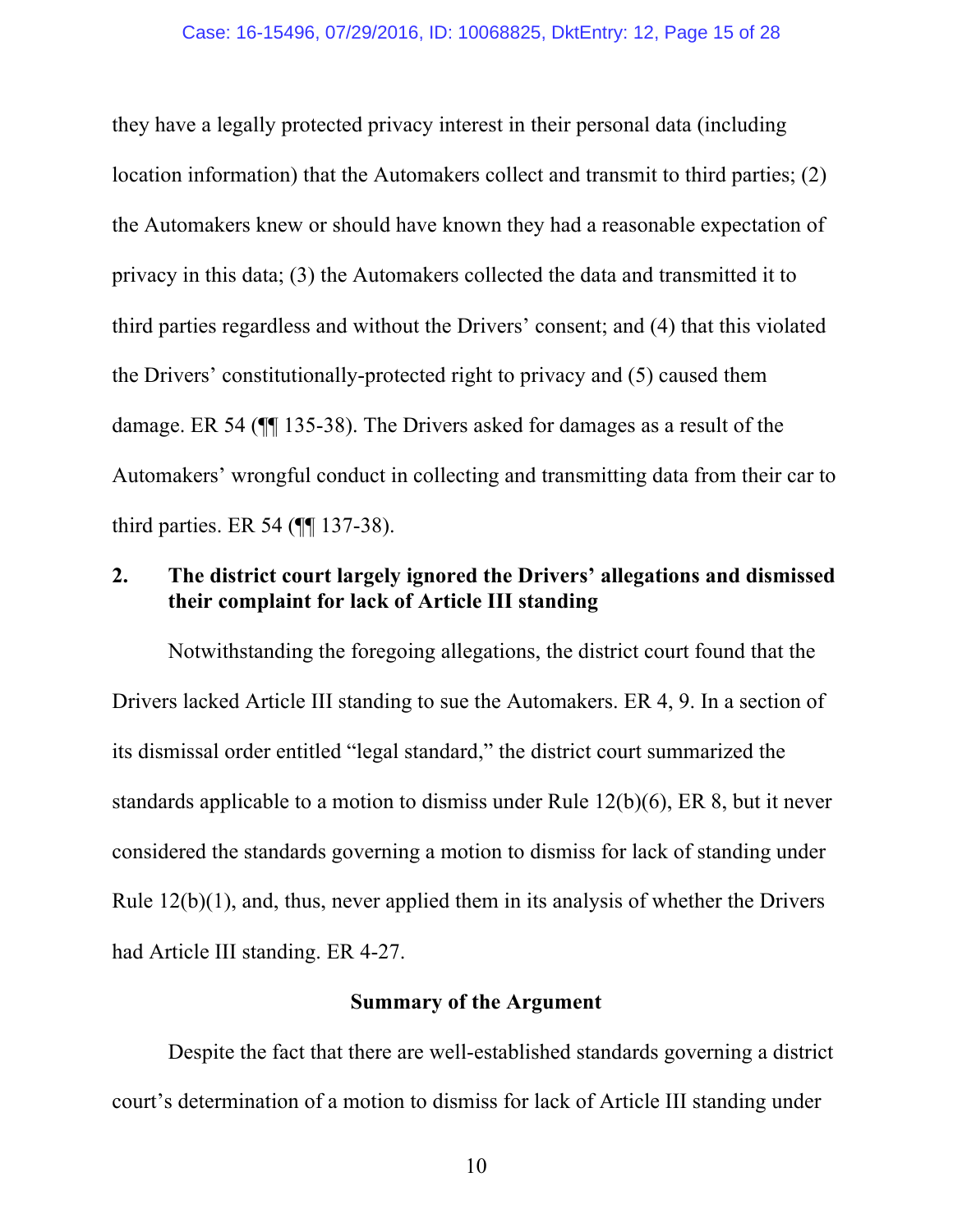Rule  $12(b)(1)$ , the district court failed to apply them in this case. Those standards required the district court to reject the Automakers' challenges to the Drivers' standing, but the district court failed to do so.

By pleading that they lost money as a result of the Automakers' deliberate failure to disclose the safety defects in the vehicles they sold, the Drivers established Article III standing for their statutory and common law claims under this Court's well-settled precedents. The district court's transformation of these allegations into a request for relief based purely on future harm was unwarranted, and its dismissal of the Drivers' claims based on this recasting was therefore erroneous.

Also, invasion of privacy is an injury that, while intangible, is historically and currently recognized as grounds for suit. By pleading that the Automakers collected and shared their private location data in violation of their privacy rights under the California Constitution, the Drivers established Article III standing. The district court erred by holding to the contrary. For all these reasons, this Court should reverse the district court, and it should remand all of the Drivers' claims for trial.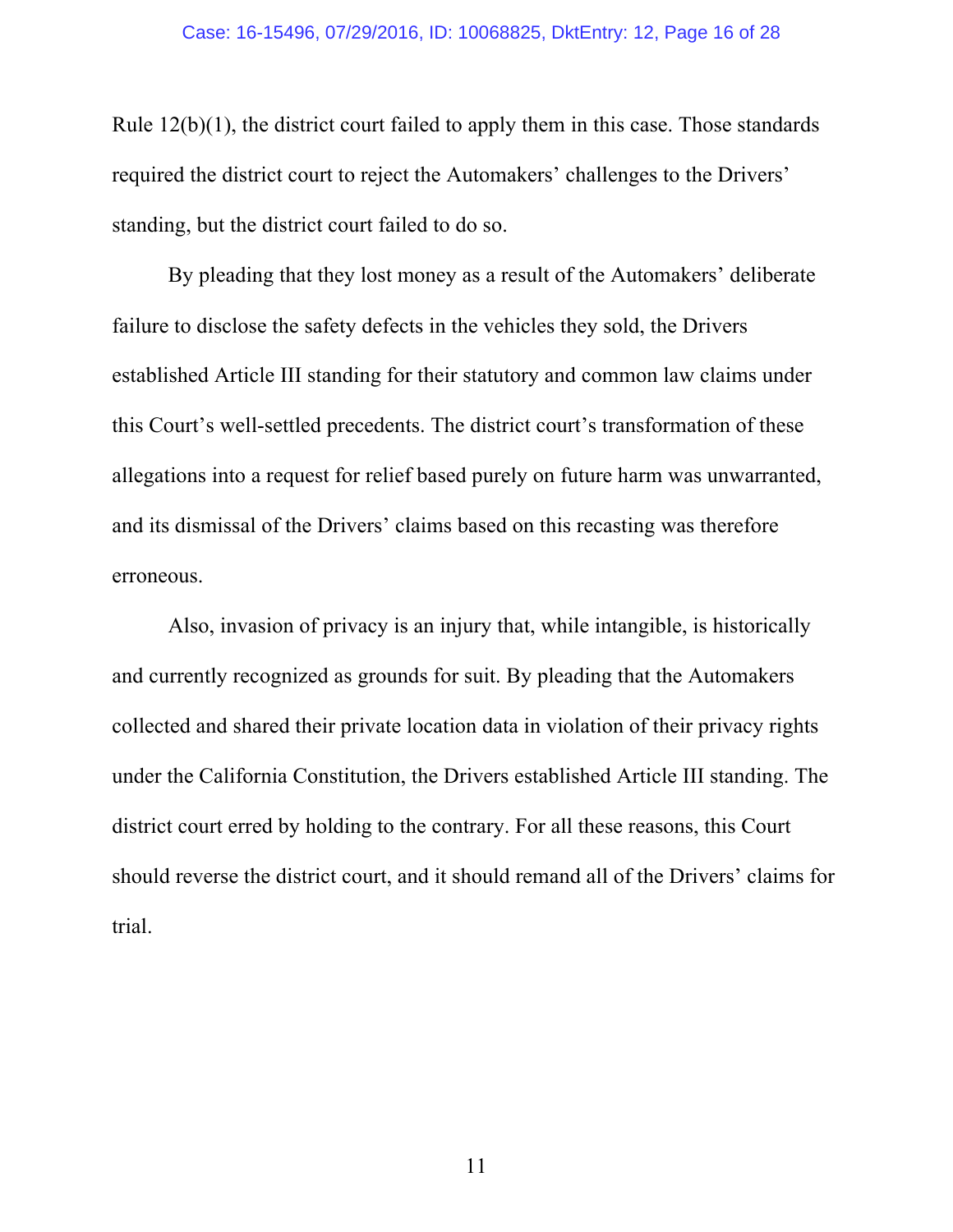#### **Standard of Review**

The standard of review for a district court's dismissal for lack of Article III standing is *de novo*. *Nat'l Council of La Raza v. Cegavske*, 800 F.3d 1032, 1039 (9th Cir. 2015).

#### **Argument**

The legal standards governing motions challenging a plaintiff's standing are straightforward: "For purposes of ruling on a motion to dismiss for want of standing, both the trial and reviewing courts must accept as true all material allegations of the complaint and must construe the complaint in favor of the complaining party." *Maya v. Centex Corp.*, 658 F.3d 1060, 1068 (9th Cir. 2011) (quoting *Warth v. Seldin*, 422 U.S. 490, 501 (1975)). "At the pleading stage, general factual allegations of injury resulting from the defendant's conduct may suffice, for on a motion to dismiss we 'presum[e] that general allegations embrace those specific facts that are necessary to support the claim.'" *Maya*, 658 F.3d at 1068 (quoting *Lujan v. Defenders of Wildlife*, 504 U.S. 555, 561 (1992) (alteration in original).

In *Maya*, this Court drew a distinction between the analyses of a motion to dismiss for failure to state a claim under Rule 12(b)(6) and a motion to dismiss for lack of standing under Rule 12(b)(1): "[I]n determining whether plaintiff states a claim under 12(b)(6), the court necessarily assesses the merits of plaintiff's case.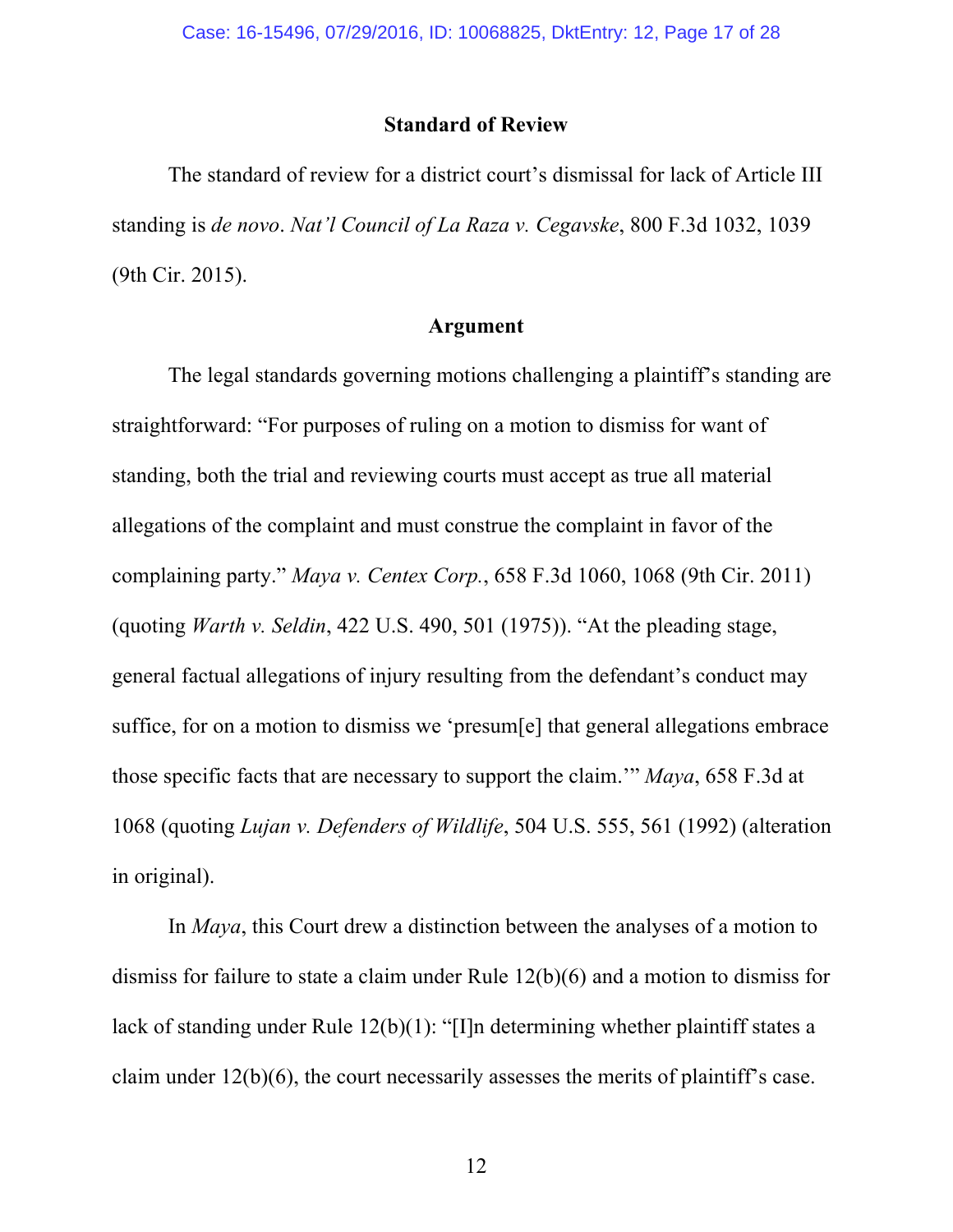#### Case: 16-15496, 07/29/2016, ID: 10068825, DktEntry: 12, Page 18 of 28

But the threshold question of whether plaintiff has standing (and the court has jurisdiction) is distinct from the merits of his claim. Rather, '[t]he jurisdictional question of standing precedes, and does not require, analysis of the merits.'" *Maya*, 658 F.3d at 1068 (quoting *Equity Lifestyle Props., Inc. v. Cnty. of San Luis Obispo*, 548 F.3d 1184, 1189 n.10 (9th Cir. 2008)).

Crucially, analysis of a motion to dismiss under Rule 12(b)(1) gives a district court less latitude to engage the merits of the claim than even the limited factual review under Rule 12(b)(6). A court's analysis of standing cannot be used to disguise a merits analysis of whether a claim for relief can be granted if factually true, and the question of whether there is standing in no way depends on the merits of the plaintiff's contention that particular conduct is illegal. *Maya*, 658 F.3d at 1068. Thus, a court should not conflate its analysis of whether the plaintiff has alleged standing with the merits; rather, it must consider the issue of standing by itself, and, in doing so, it should credit general factual allegations of injury. *See id.* at 1067-68.

In this case, the district court missed the mark. It began its discussion by reciting the standards governing Rule 12(b)(6) motions to dismiss, ER 8, and it never cited Rule 12(b)(1) or discussed any of the standards governing jurisdictional dismissal. This is clear error because the only issue the district court considered was the question of the Drivers' standing. ER 4-27. This incorrect approach led the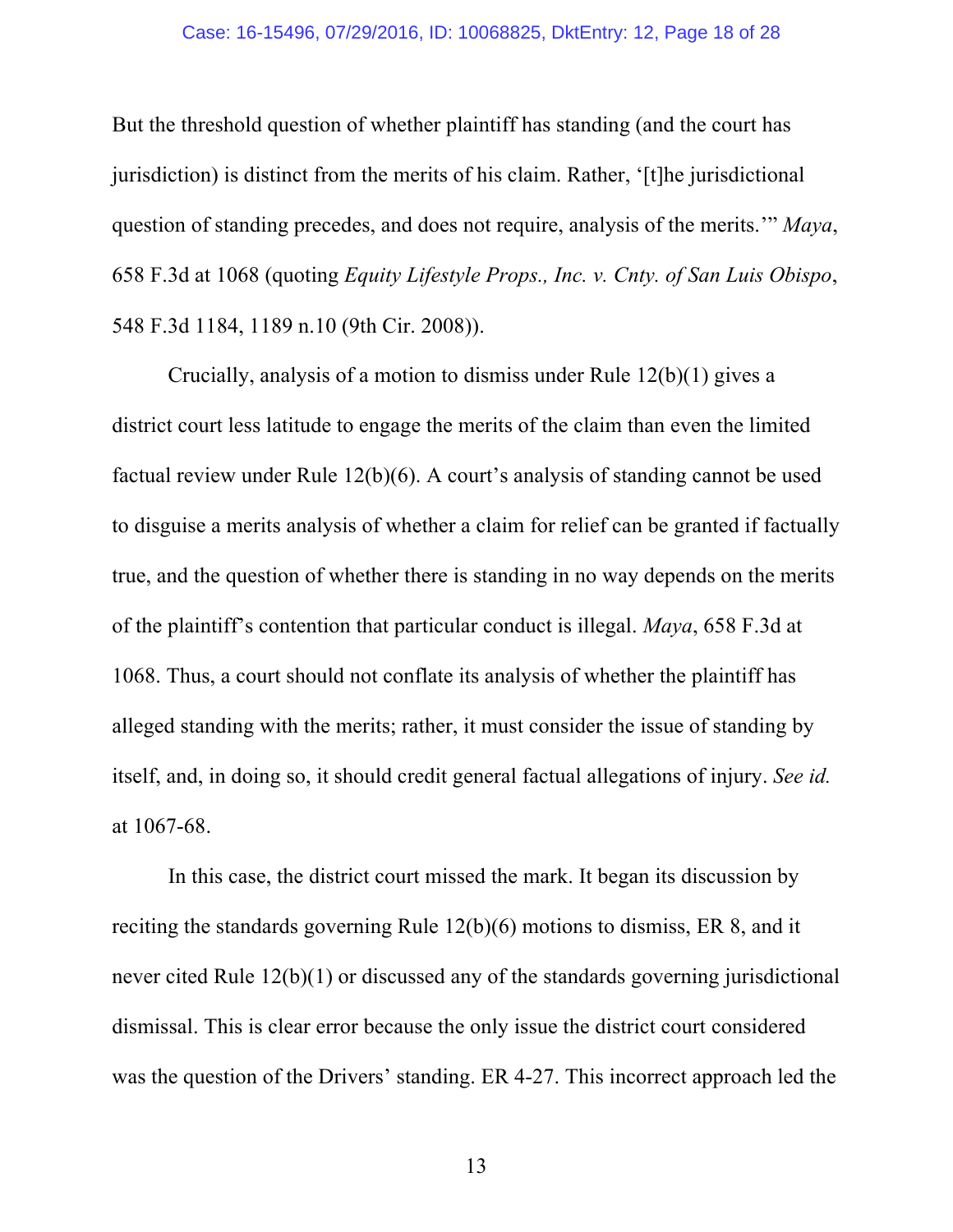district court to impose an inappropriately high pleading standard on the Drivers and to shift its focus away from their allegations supporting standing, resulting in erroneous findings that the Drivers lacked standing even though they clearly alleged actionable economic harm and invasion of privacy.

## **1. The district court insupportably ignored the Drivers' allegations that the Automakers caused them to lose money, erroneously mischaracterizing them as pure speculation about future harm**

Standing has three elements: "The plaintiff must have (1) suffered an injury in fact, (2) that is fairly traceable to the challenged conduct of the defendant, and (3) that is likely to be redressed by a favorable judicial decision." *Spokeo, Inc. v. Robins*, --- U.S. ---, 136 S. Ct. 1540, 1547 (2016). This case concerns injury in fact, as the district court held only that the Drivers failed to meet this first element of standing. ER 15-27.<sup>2</sup> "To establish injury in fact, a plaintiff must show that he or she suffered 'an invasion of a legally protected interest' that is 'concrete and particularized' and 'actual or imminent, not conjectural or hypothetical.'" *Spokeo, Inc.*, 136 S. Ct. at 1548 (quoting *Lujan*, 504 U.S. at 560); *see also Maya*, 658 F.3d at 1069.

 $2$ <sup>2</sup> The Drivers' allegations that the Automakers failed to disclose the defects in the cars they bought and their related requests for equitable and monetary relief establish the second and third elements of standing. *See* ER 44-49, 51-53 (¶¶ 66- 68, 78, 80-81, 83, 88-91, 100, 112-16, 124-25, 128-31).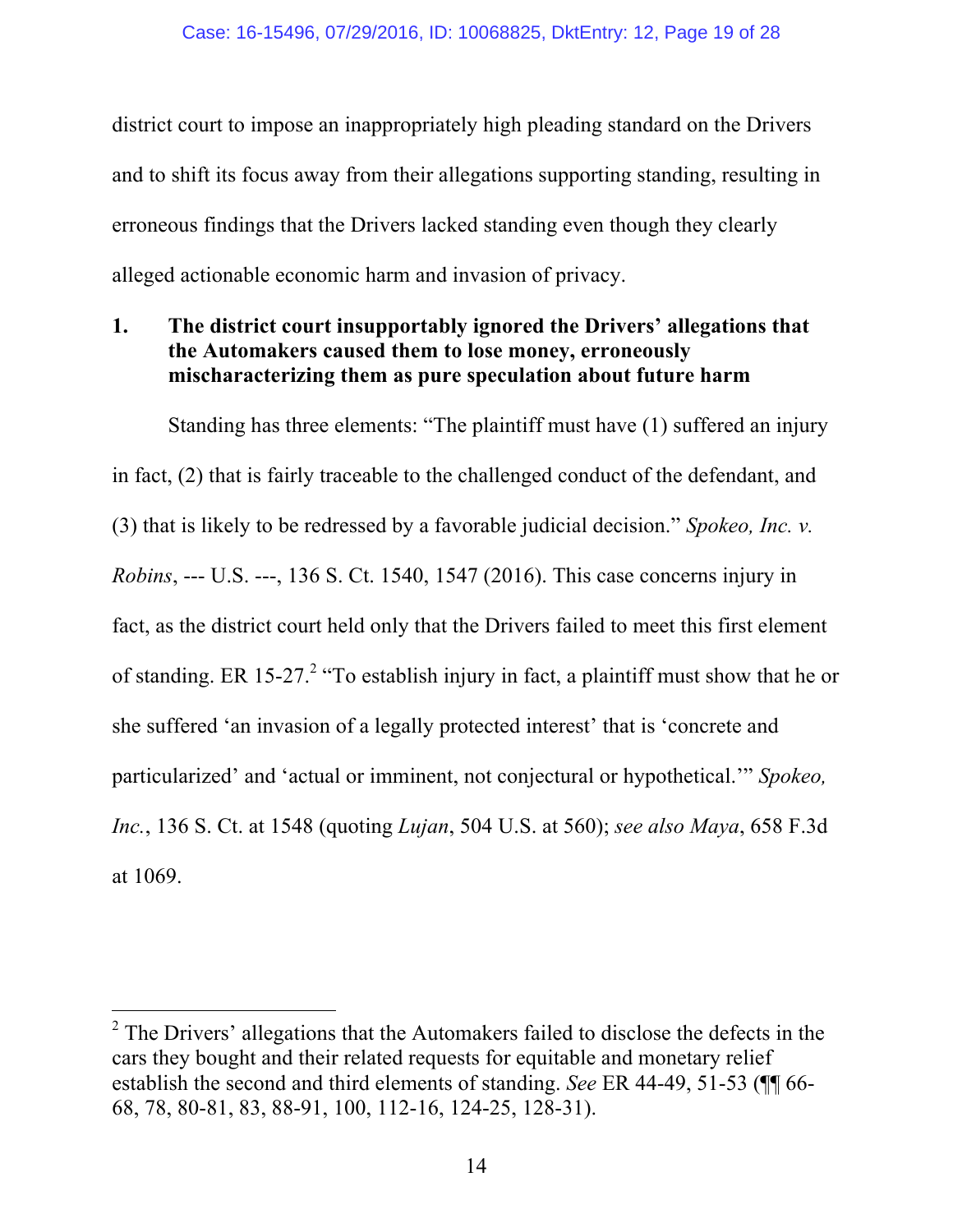As this Court routinely holds, when plaintiffs allege they spent money that, absent a defendant's actions, they would not have spent, plaintiffs have established a quintessential injury-in-fact sufficient for Article III standing to sue for violations of the same California statutes and common law claims as the Drivers alleged. *Maya*, 658 F.3d at 1069; *see also Hinojos v. Kohl's Corp.*, 718 F.3d 1098, 1104 n.3 (9th Cir. 2013); *Mazza v. Am. Honda Motor Co., Inc.*, 666 F.3d 581, 595 (9th Cir. 2012).

In *Hinojos*, this Court made clear that such allegations in and of themselves are enough to establish an injury in fact for standing purposes. 718 F.3d at 1104 n.3. Without discussing any other facts of the case, the Court referred to its earlier opinion in *Mazza* and held: "We have explained that when, as here, 'Plaintiffs contend that class members paid more for [a product] than they otherwise would have paid, or bought it when they otherwise would not have done so' they have suffered an Article III injury in fact." *Hinojos*, 718 F.3d at 1104 n.3 (quoting *Mazza*, 666 F.3d at 595) (alteration in original). The Court's analysis in *Mazza* was similarly direct: after recapping the plaintiffs' contentions that they paid more money than they otherwise would have, the Court noted: "To the extent that class members were relieved of their money by [defendant's] deceptive conduct—as Plaintiffs allege—they have suffered an 'injury in fact.'" 666 F.3d at 595.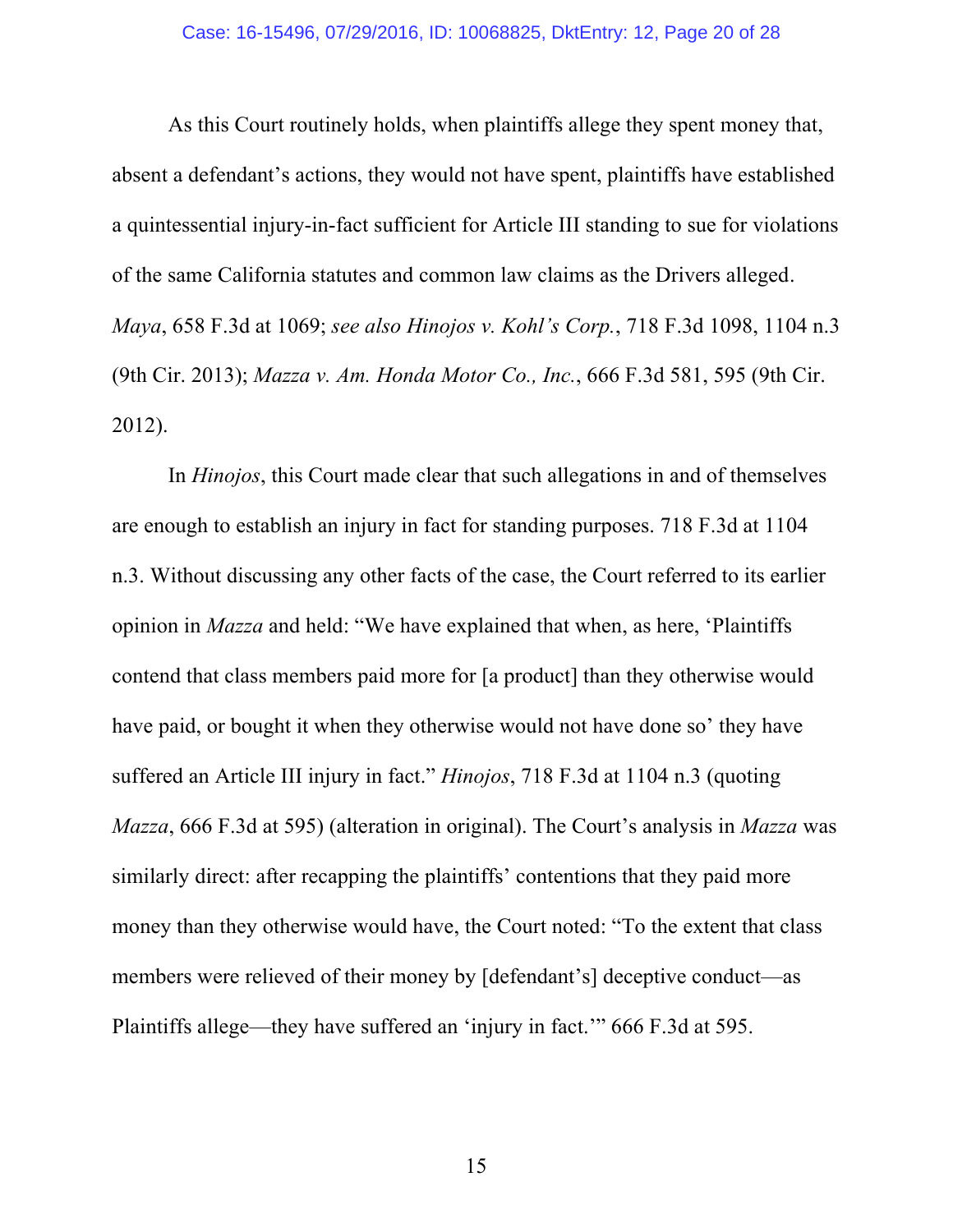In *Maya*, this Court emphasized that a district court's analysis of injury in fact must credit such allegations without recasting them. 658 F.3d at 1067-69. The *Maya* plaintiffs were homeowners who sued homebuilders for selling them houses in purportedly "stable, family neighborhoods occupied by owners of the homes" while also selling to "high-foreclosure-risk buyers" which "drastically altered" the "desirability" of their properties and neighborhoods. *Id.* at 1065-66. Like the Drivers in this case, the *Maya* plaintiffs sued for violations of California consumer statutes and brought common law claims, alleging "injuries that occurred *at the time of sale*: namely, that they paid more for their homes than they were actually worth at the time, and that they would not have purchased their homes had defendants made the proper disclosures." *Id.* at 1066 (emphasis in original).

The district court in *Maya* dismissed the homeowners' claims for lack of Article III standing, noting they hadn't sold or attempted to sell their homes and finding their alleged injury "conjectural and speculative, not actual or imminent." *Id*. In reversing the district court, this Court explained:

The district court concluded that the possibility of improvement in the housing market made plaintiffs' injuries speculative, because it is possible that they could sell their homes for a profit at some point in the future. The district court misapprehended plaintiffs' allegations. Plaintiffs claim that they paid more for their homes than they were worth *at the time of sale*. Future recovery in the housing market will not cure plaintiffs' injuries—if plaintiffs had paid what the homes were worth at the time of sale, they would obtain greater returns if they sold during a time of economic improvement. Further, if plaintiffs would not have purchased their homes absent defendants'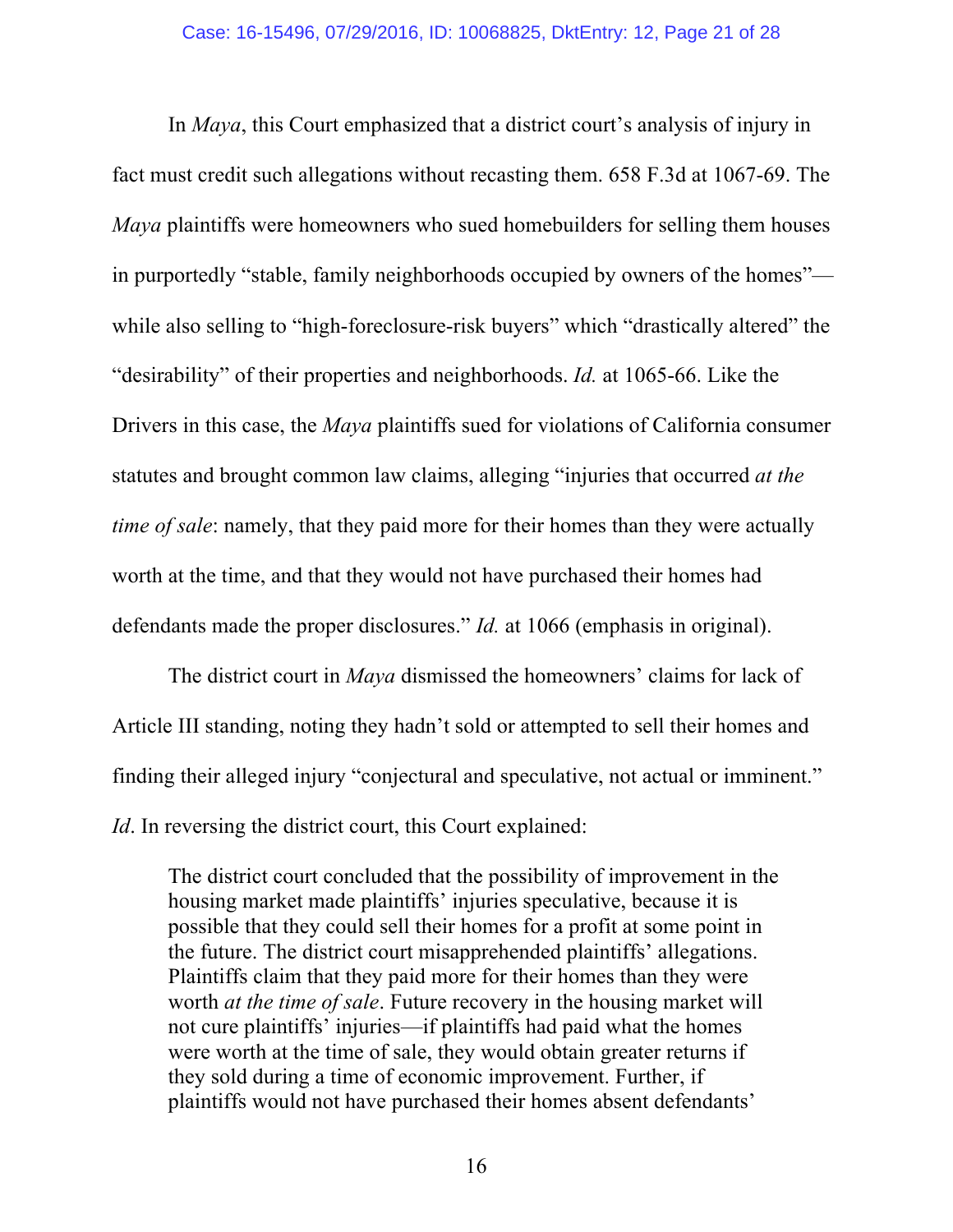misconduct, the injury was created at the moment of fraudulent purchase and is not affected by any changes in the housing market.

*Id.* at 1069 (emphasis in original).

Here, as in *Maya*, the district court misapprehended the Drivers' allegations. Instead of following the law of the Ninth Circuit by crediting the Drivers' allegations of economic harm suffered at the time of sale by paying more than they would have for the Automakers' defective cars had the Automakers disclosed the defects, the district court ran down a rabbit trail: it exclusively analyzed the allegations in terms of the risk of future harm. ER 15-23. It all but entirely ignored the Drivers' allegations of economic harm, except to criticize them (once, in passing) as "conclusory." ER 20. And the district court based its misguided analysis at least partially on a falsehood; in determining that the Drivers' alleged injury was "hypothetical," the district court found:

[*A*]*ll* vehicles manufactured post-2008 are required to be equipped with some form of the CAN bus protocol that plaintiffs allege to be insufficient. This means that potentially all post-2008 cars vehicles [sic] on the American market, and not just defendants' vehicles, lack the allegedly necessary security protections and firewalls. Because the alleged harm is unmanifested and widespread, how that would translate into economic injury is unclear.

ER 21 (emphasis in original).

Notably, the district court cited no law, regulation, or other authority for its assertion that after 2008, CAN buses are required in all vehicles on the American market. This is because no such authority exists, and the district court fabricated a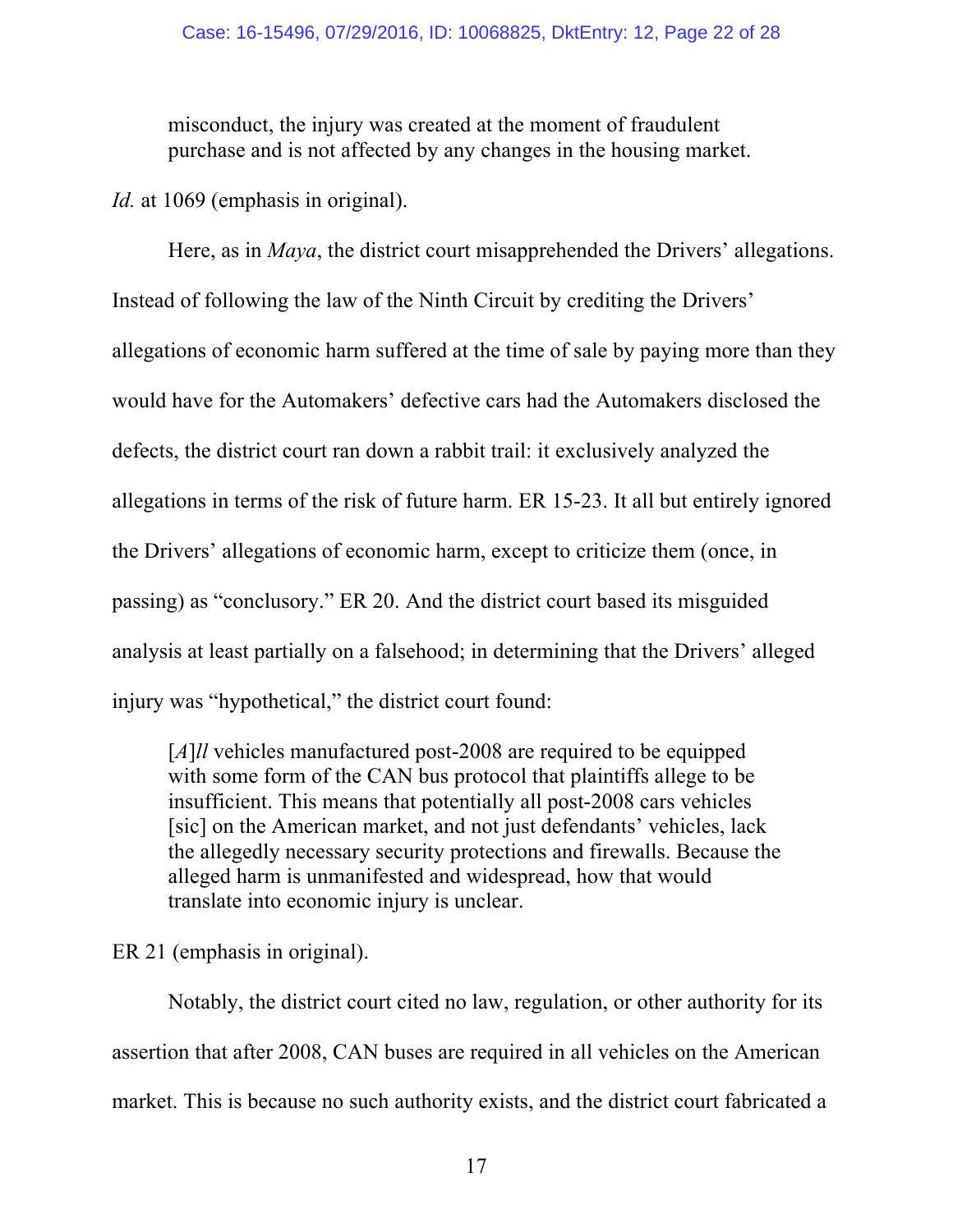#### Case: 16-15496, 07/29/2016, ID: 10068825, DktEntry: 12, Page 23 of 28

"requirement" out of whole cloth to justify a finding it need not have considered in the first instance.

Instead, the district court should have done what this Court requires in connection with a Rule 12(b)(1) motion to dismiss for lack of Article III standing. It should have credited the Drivers' actual allegations of economic harm at the time of purchase without recasting them solely in terms of other, future harm, and it should have found that by alleging they paid more for their vehicles than they would have had the Automakers disclosed the defects (or that they would not have bought them at all), the Drivers stated the quintessential injury-in-fact of actual and concrete economic harm. *Maya*, 658 F.3d at 1069; *see also Hinojos*, 718 F.3d at 1104 n.3; *Mazza*, 666 F.3d at 595. The district court's failure to do so was error, and this Court should reverse the district court accordingly.

### **2. The district court incorrectly determined that the Drivers lacked standing to bring invasion of privacy claims by impermissibly recasting their allegations**

As the Supreme Court recently held, a "concrete" injury is not synonymous with "tangible" for purposes of injury in fact. *Spokeo, Inc.*, 136 S. Ct. at 1549. The Supreme Court further explained: "Because the doctrine of standing derives from the case-or-controversy requirement, and because that requirement in turn is grounded in historical practice, it is instructive to consider whether an alleged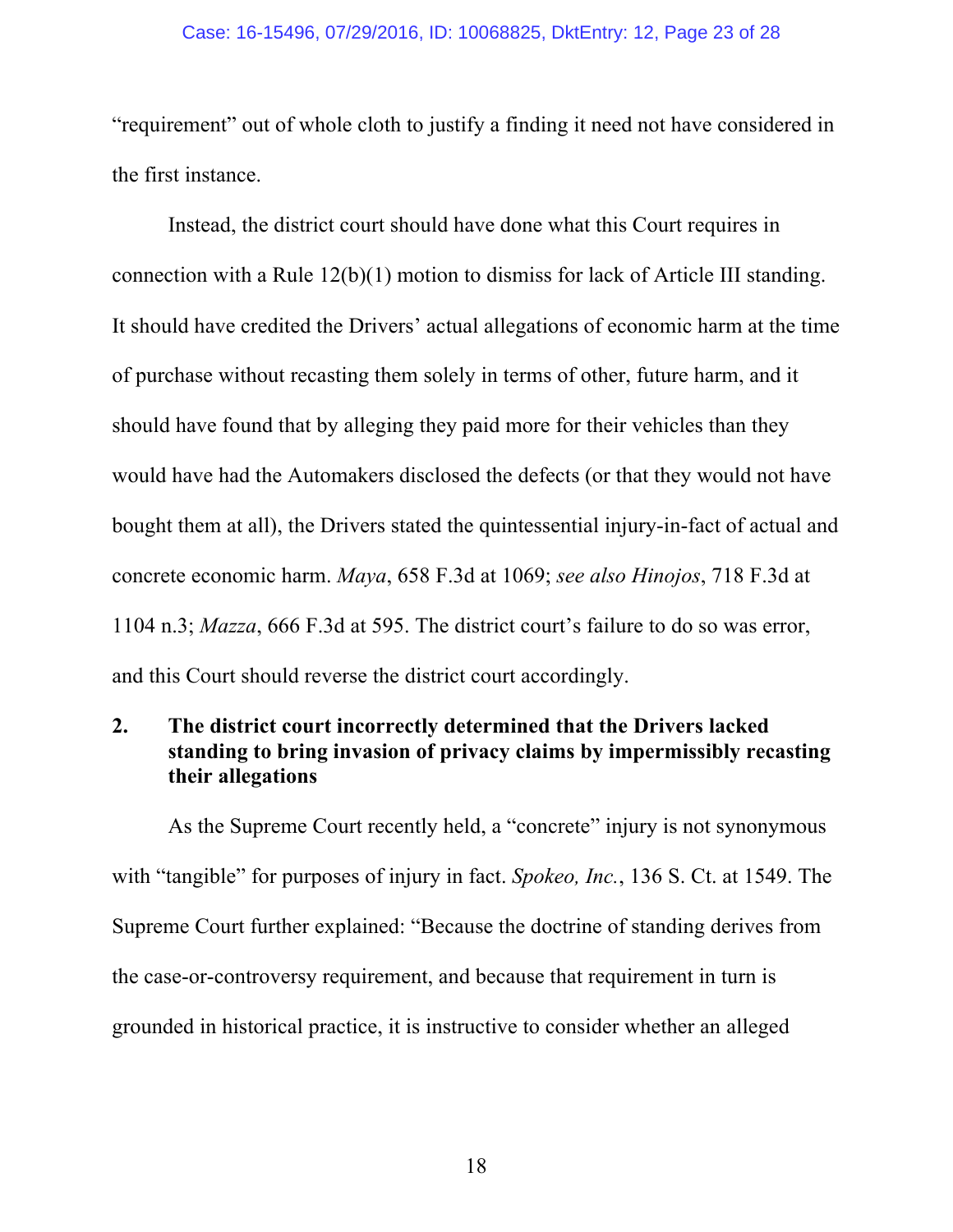intangible harm has a close relationship to a harm that has traditionally been regarded as providing a basis for a lawsuit in English or American courts." *Id.*

American courts have long recognized common law claims for invasion of privacy, including misuse or publication of confidential information: "One who invades the right of privacy of another is subject to liability for the resulting harm to the interests of another." RESTATEMENT (SECOND) OF TORTS § 652A (1977); *see also id.* cmt. a ("the existence of a right of privacy is now recognized in the great majority of the American jurisdictions.").

Article I, Section 1 of California's Constitution specifically identifies "privacy" as an "inalienable right," and the Supreme Court of California has explicitly recognized a private cause of action for invasion of privacy. *Hill v. Nat'l Collegiate Athletic Assn.*, 7 Cal. 4th 1, 39-40 (1994). Invasion of privacy under California law is, therefore, a quintessential "harm that has traditionally been regarded as providing a basis for a lawsuit in English or American courts," and is indisputably a sufficiently concrete injury for standing purposes. *Spokeo, Inc.*, 136 S. Ct. at 1549.

Here, the Drivers alleged: (1) they have a legally protected privacy interest in their personal data (including location information) that the Automakers collect and transmit to third parties; (2) the Automakers knew or should have known they had a reasonable expectation of privacy in this data; (3) the Automakers collected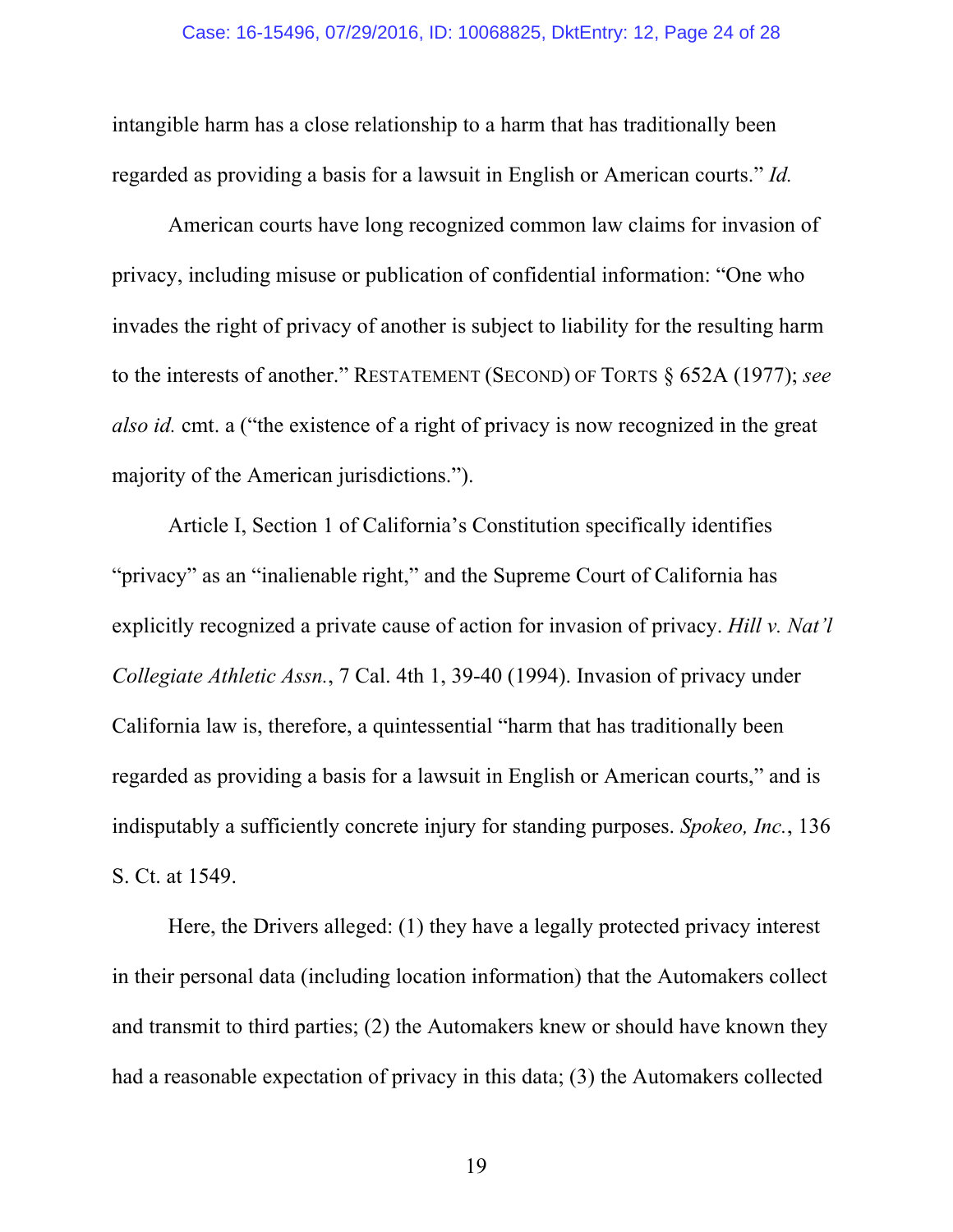the data and transmitted it to third parties regardless and without the Drivers' consent; and (4) that this violated the Drivers' constitutionally-protected right to privacy and (5) caused them damage. ER 40, 54 (¶¶ 49-50, 135-38). For purposes of assessing whether the Drivers sufficiently alleged injury in fact sufficient to support their standing to bring an invasion of privacy claim under California's Constitution, the district court was required to credit these allegations by accepting them as true and construing them in the Drivers' favor. *Maya*, 658 F.3d at 1068. Had it done so, it should have found the Drivers alleged a well-recognized and concrete injury in fact that conferred standing on the Drivers to sue the Automakers for invasion of privacy based on the Automakers' data collection practices. *Spokeo, Inc.*, 136 S. Ct. at 1549.

But the district court again diverged from the Ninth Circuit's straightforward standards for analyzing a Rule 12(b)(1) motion. It recast the Drivers' allegations as being concerned with speculative risk of future harm resulting from the theft of their location data, when in fact the Drivers based their invasion of privacy claim on the Automakers' collection and sharing of the data. *Compare* ER (21-23) *with* ER 40, 54 (¶¶ 49-50, 135-38). And it made an unwarranted determination that the Drivers' allegations were not sufficiently specific regarding such matters as "the frequency of which [sic] the data is being tracked," ER 26, thereby imposing a Rule 9(b) heightened pleading standard on the Drivers instead of assessing whether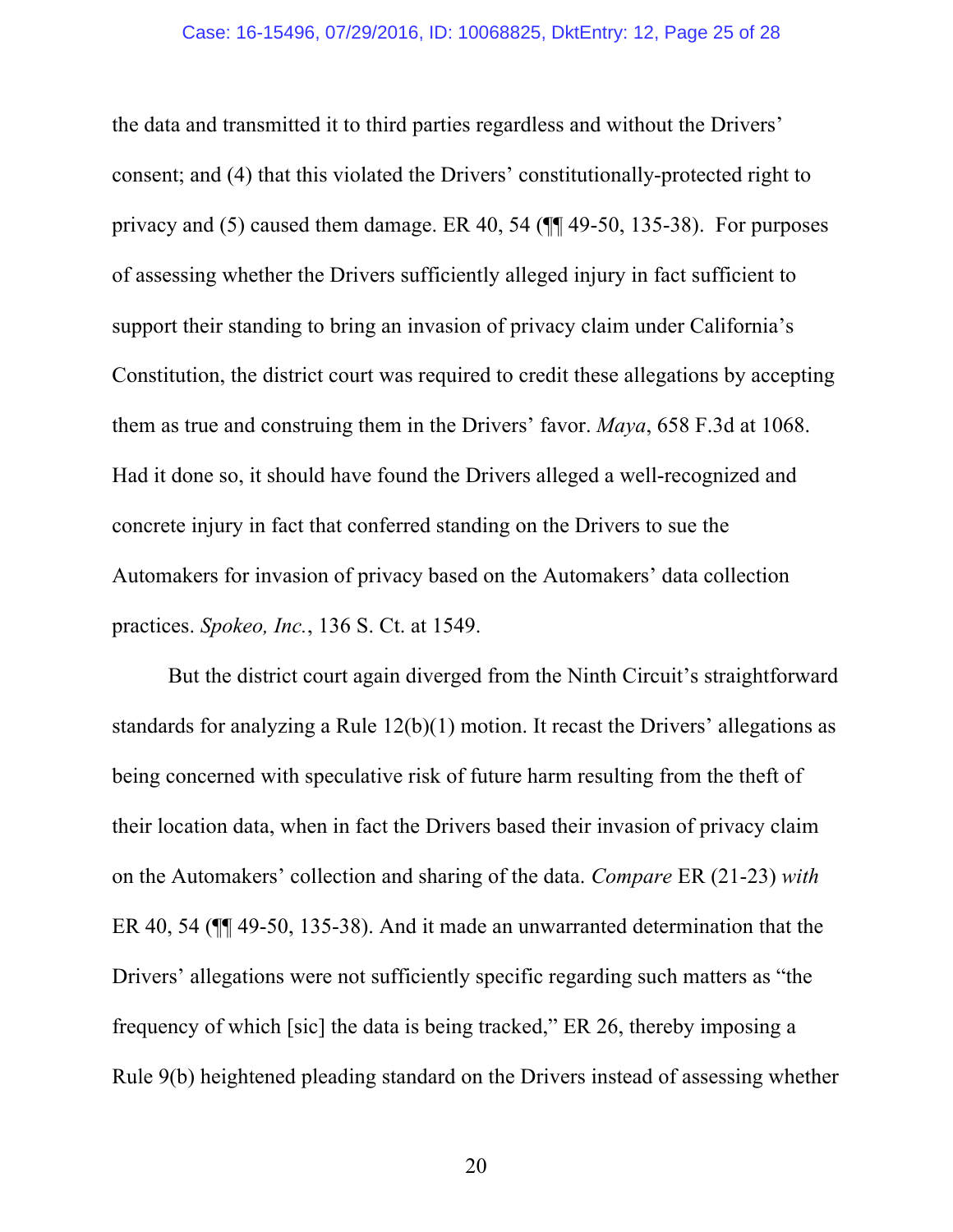#### Case: 16-15496, 07/29/2016, ID: 10068825, DktEntry: 12, Page 26 of 28

the actual invasion of privacy the Drivers complained of was a recognized harm in American law.

The district court thus failed to analyze "concreteness" as the Supreme Court recently instructed. *Spokeo, Inc.*, 136 S. Ct. at 1549. Instead, the district court confused this requirement with the wholly inapplicable heightened pleading standard of Rule 9(b). The district court thus erred in finding that the Drivers lacked standing to sue the Automakers for invading their privacy based on their collection of vehicle location data. In reviewing this issue *de novo*, this Court should find the Drivers' invasion of privacy claims sufficiently allege a wellestablished concrete injury in fact that supports their Article III standing, and it should reverse the district court accordingly.

#### **Conclusion**

As this Court has determined, courts considering whether a plaintiff has alleged injury in fact sufficient to support standing under Article III must credit the plaintiff's general allegations, accepting them as true and construing them in the plaintiff's favor. The Ninth Circuit routinely finds allegations of an overpayment as a result of a defendant's failure to disclose material information at the time of a sale sufficient to support claims for violations of California's consumer protection statutes as well as common law claims, for these are quintessential economic injuries that necessarily support standing to sue. And, as the Supreme Court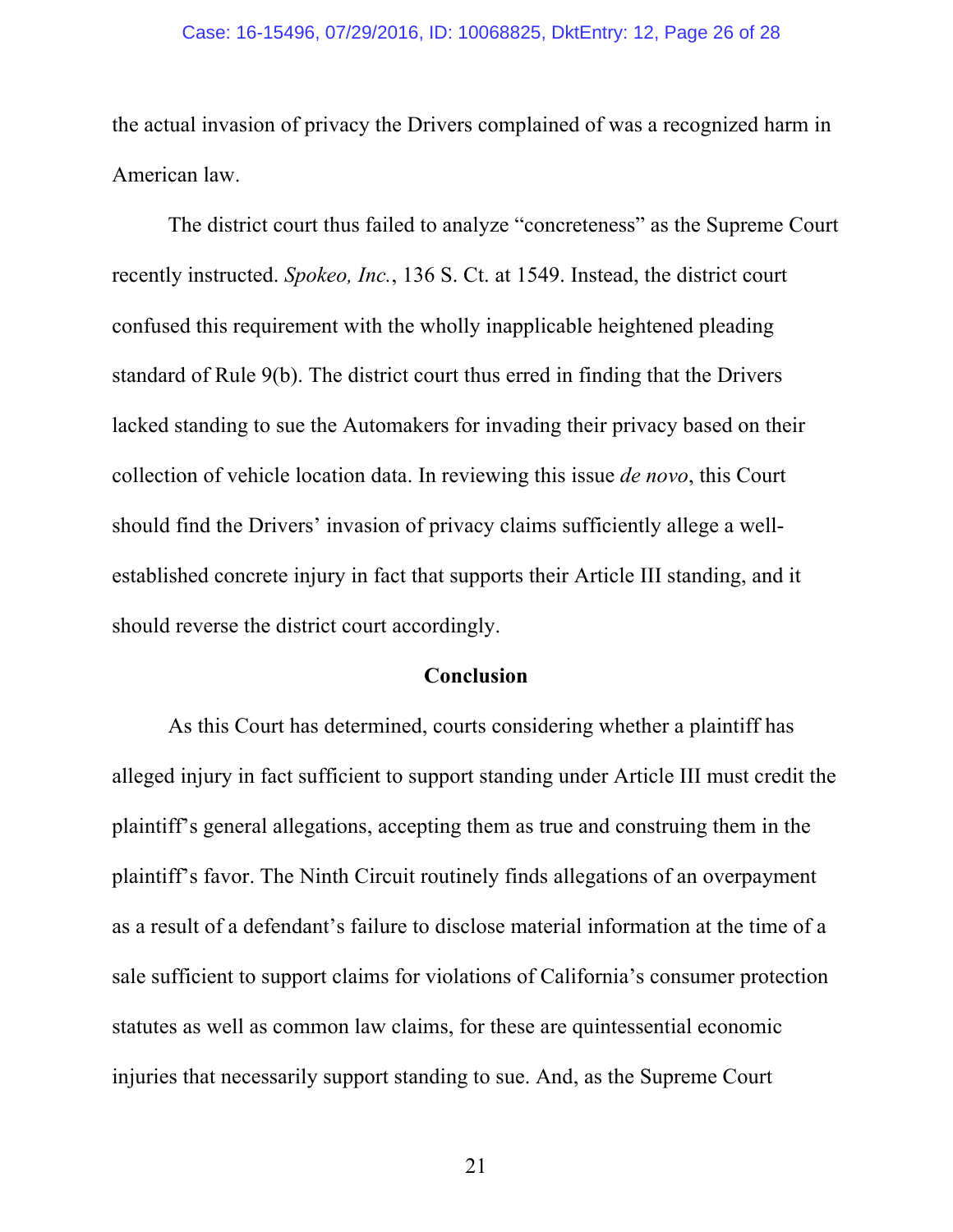recently reiterated, allegations of a long-recognized intangible injury such as invasion of privacy are sufficiently concrete to support injury in fact for purposes of Article III standing. Because the district court in this case entirely failed to follow the governing rules and standards, it made erroneous findings that the Drivers lacked standing even though their allegations established injury in fact for all their claims.

The district court clearly transgressed its role under Rule 12(b)(1). The law of this Circuit, as exemplified by *Maya,* is unambiguous. This Court should summarily reverse the district court and order this litigation to proceed.

DATED July 29, 2016. Respectfully submitted,

*/s/ Martin Woodward*

Marc R. Stanley Martin Woodward STANLEY LAW GROUP 6116 N. Central Expy. Suite 1500 Dallas, TX 75206 (214) 443-4300 (214) 443-0358 (fax)

Matthew J. Zevin STANLEY LAW GROUP 10021 Willow Creek Road Suite 200 San Diego, CA 92131 (619) 235-5306 (815) 377-8419 (fax)

*Attorneys for Plaintiffs-Appellants*